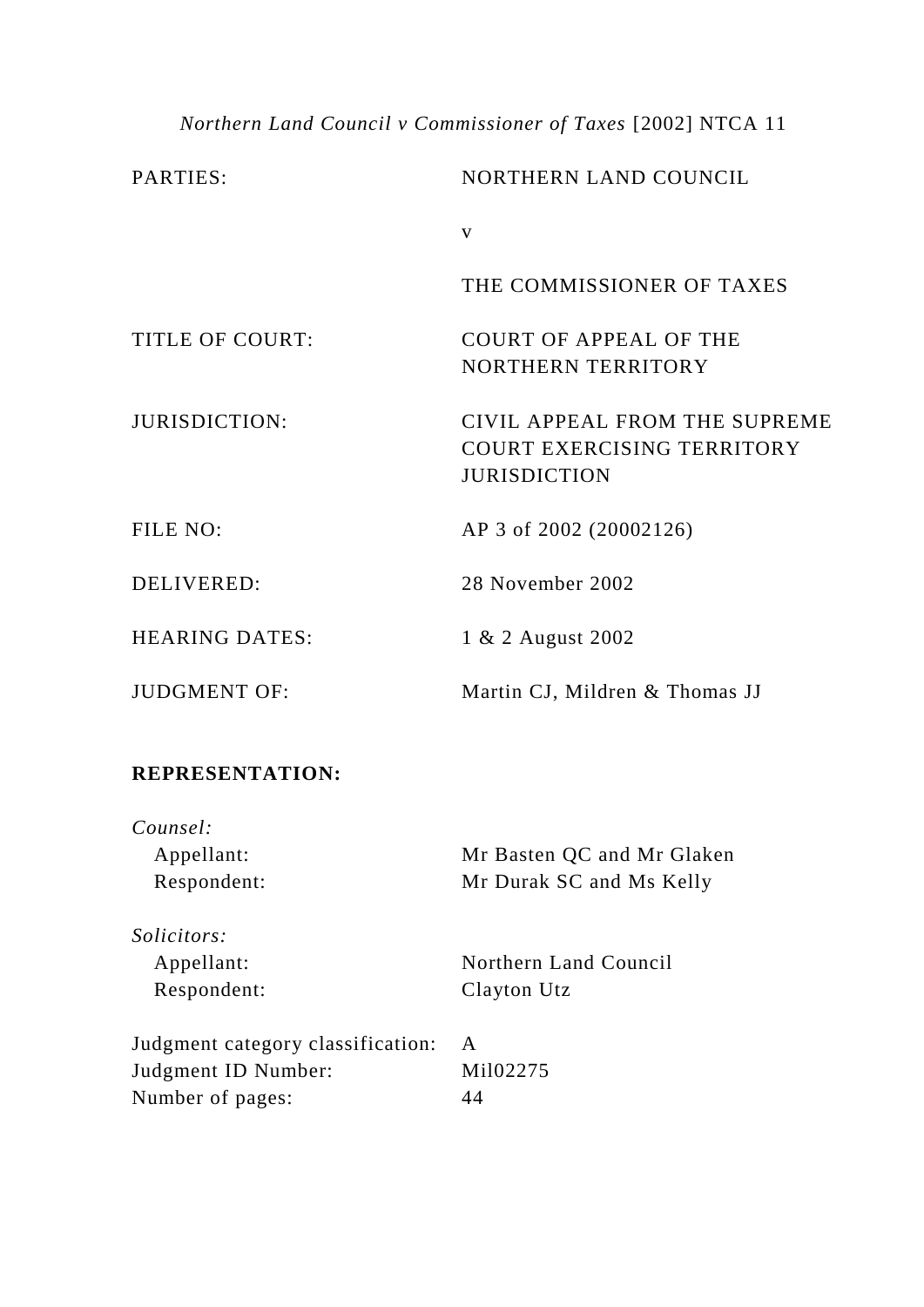## IN THE COURT OF APPEAL OF THE NORTHERN TERRITORY OF AUSTRALIA AT DARWIN

*Northern Land Council v Commissioner of Taxes* [2002] NTCA 11 No. AP 3 of 2002 (20002126)

BETWEEN:

**THE NORTHERN LAND COUNCIL** Appellant

AND:

**COMMISSIONER OF TAXES** Respondent

CORAM: MARTIN CJ, MILDREN & THOMAS JJ

REASONS FOR JUDGMENT

(Delivered 28 November 2002)

### **Martin CJ:**

- [1] I have had the benefit of draft reasons for decision of Mildren J with which I am in general agreement. His Honour's review of the factual background and law relieves me of the need to go into detail.
- [2] However, I wish to add some comments. Whether a particular organisation is a public benevolent institution depends upon a variety of factors which may not remain constant. Furthermore, as the legislation under consideration demonstrates, a PBI may employ people who are not exclusively engaged in its work as such. The test for the purposes of obtaining exemption under the Act is to be applied from time to time.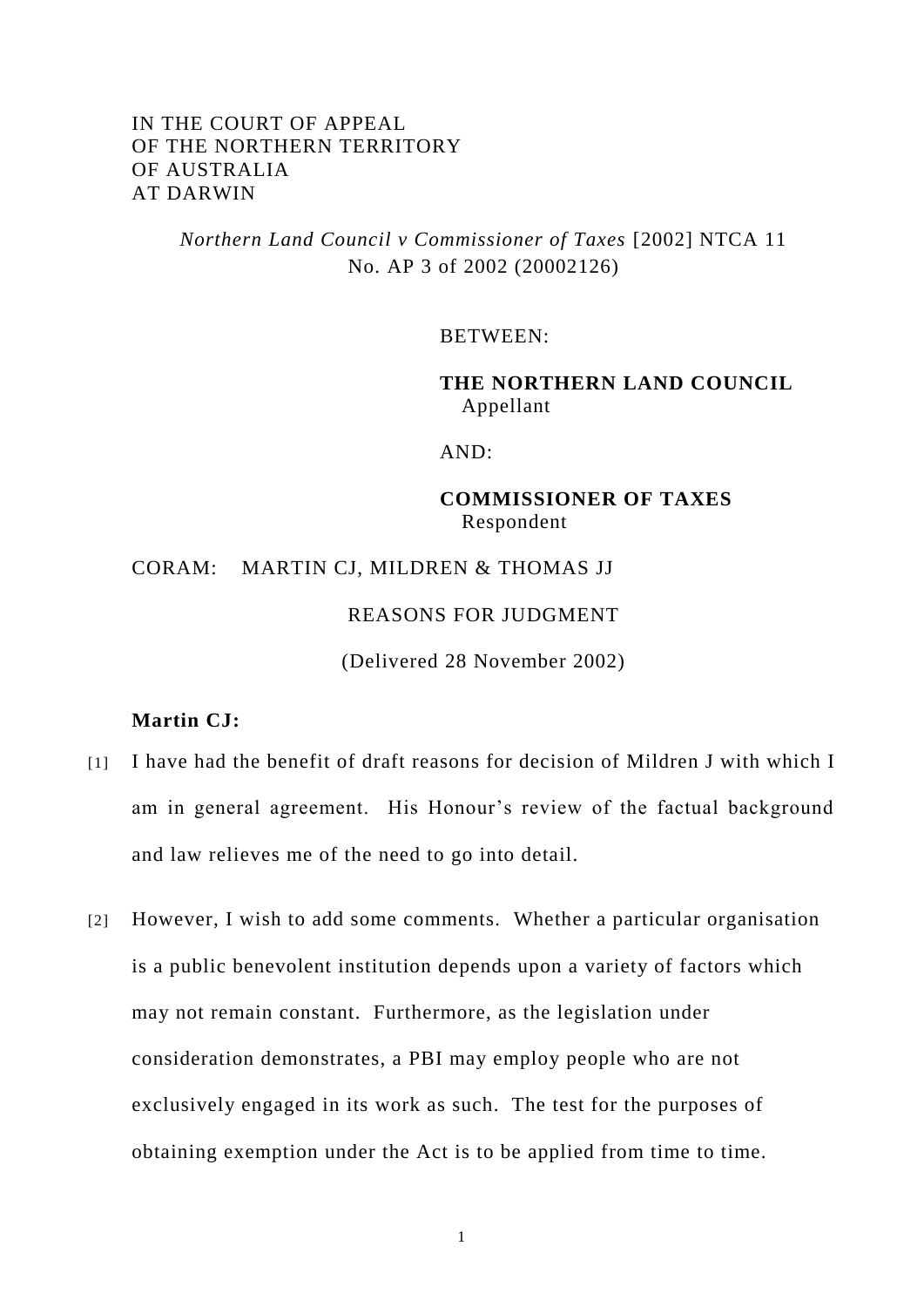- [3] In the case of the respondent, its constitution, governance and functions are supplied by an Act of the Commonwealth. Its continuing status, and indeed, its existence, is dependent upon the will of that legislature. Its range of functions is such that it is not difficult to foreshadow a change of emphasis and scope of work which it undertakes. For example, assisting those who claim to be traditional Aboriginal owners to make and pursue applications under s 11 of the Aboriginal Land Rights (Northern Territory) Act is likely to fall into disuse.
- [4] It is to be hoped that the undoubted disadvantage of many indigenous people of the Territory and elsewhere, recognised by the judiciary and parliaments, will ameliorate to such an extent that the ready conjunction of notions such as poverty, suffering, distress or misfortune (and the like) will no longer be generally applicable.
- [5] Determining the benefits which the respondent dispenses and to whom they are extended are enquiries not resolved for all time by this case.
- [6] Although the appeal to this Court must be allowed it only deals with the respondent's status and not with the quantum of its liability. The latter question is yet to be dealt with on the appeal to the Supreme Court. The assessment remains on foot, and it is up to the parties to arrange for that aspect of the appeal to the Supreme Court to be brought on for hearing.
- [7] I agree with the orders proposed by Mildren J and would certify the matter fit for two counsel.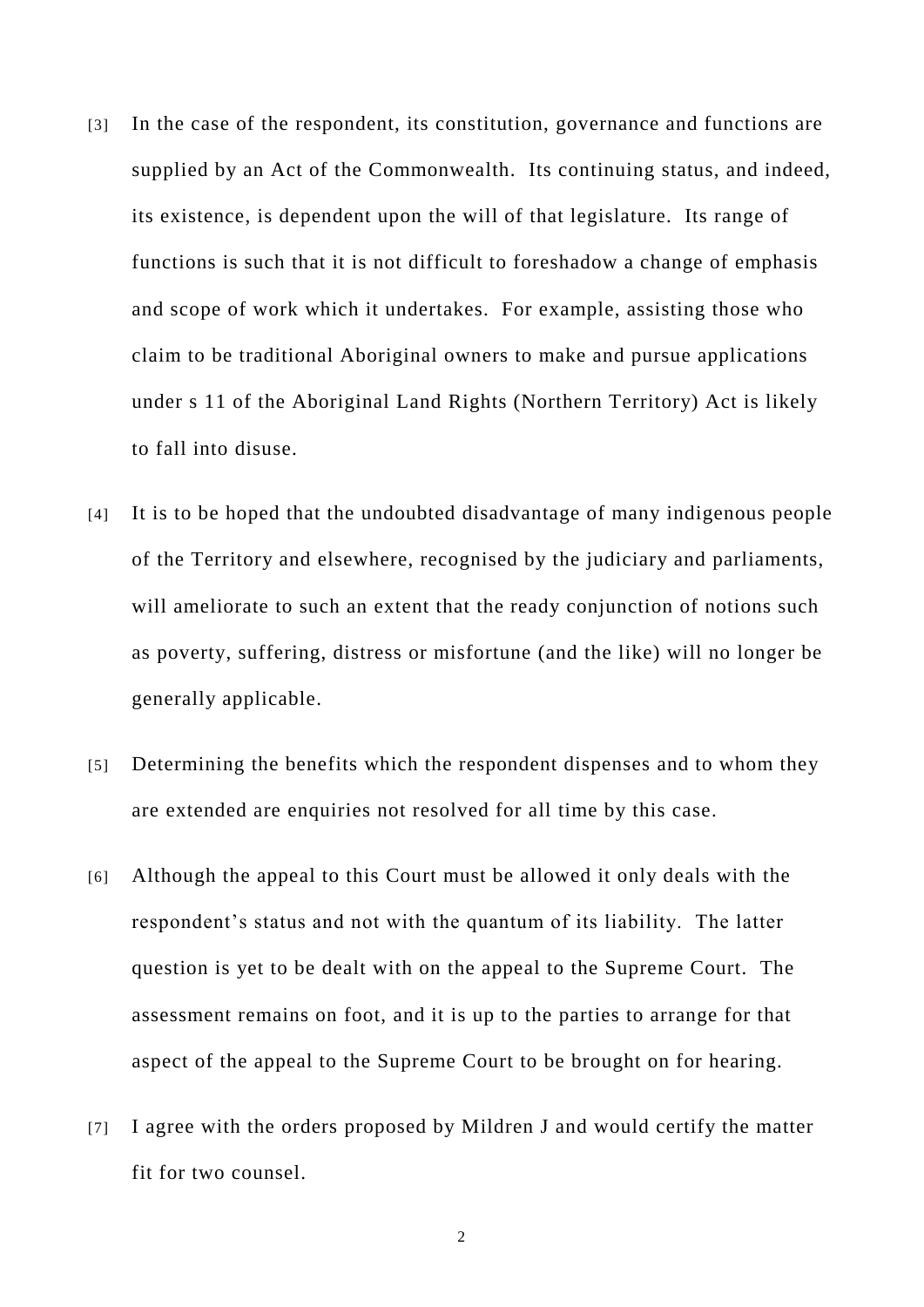### **Mildren J:**

- [8] The question raised by this appeal is whether or not the appellant, the Northern Land Council, is a public benevolent institution for the purposes of s 9(a) of the Pay-roll Tax Act 1978 (NT) (the Act).
- [9] Section 9(a) of the Act exempts from pay-roll tax that is otherwise payable under s 6, wages paid or payable:

by a religious or public benevolent institution, or by a public hospital, to a person during a period in respect of which the institution or hospital, as the case may be, satisfies the Commissioner that the person is exclusively engaged in the religious work, work of a public benevolent nature or work of the hospital of a kind ordinarily performed in connection with the conduct of public hospitals, as the case may be.

[10] The proceedings before the learned trial judge were commenced by way of an appeal against a determination of the Commissioner pursuant to s 35 of the Act and in that proceeding the appellant also sought declaratory relief in the general jurisdiction of the Court. The issues raised by the Commissioner's determination and by the appeal, concerned both limbs of s 9(a) of the Act, i.e., whether the appellant is a public benevolent institution and if so, whether the wages paid by the appellant were to persons exclusively engaged in work of a public benevolent nature. By order of the Master, the question of whether the appellant is a public benevolent institution was ordered to be heard and determined separately as a preliminary issue. The learned trial judge decided that question in favour of the respondent and gave judgment accordingly.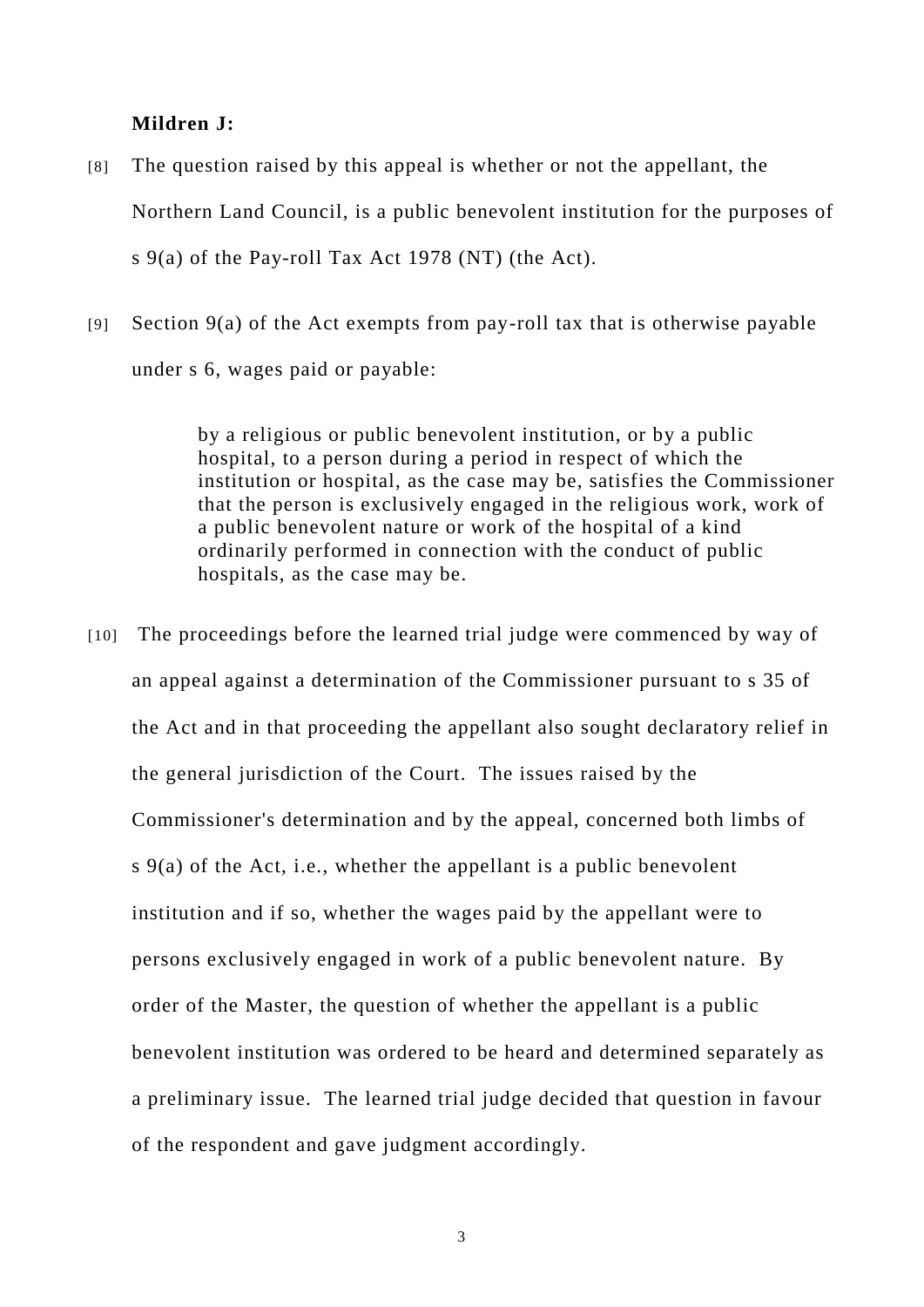[11] The learned trial judge considered that in answering the question to be determined "a useful guide is the similarity of the notion of a benevolent institution and the popular notion of a charity". His Honour said that:

> the authorities emphasis the need for a public benevolent institution to be concerned with the relief of disability of one kind or another and to be so concerned in the sense that relief is freely or voluntarily given, (which is) ... an eleemosynary element which appears to be the key to the characterisation of a body as a benevolent institution.

> ... unless the "intrinsic character of the object which (the body) promotes" (*Royal Australian College of Surgeons v FC of T* (1943) 68 CLR, 436 at 447.2) or the "predominant and characteristic purpose and activity" (*Commissioner of Pay-toll Tax v Cairnmiller Institute* [1992] 2 VR 706 at 713-4) of the body involves the *voluntary* relief of disability, the body will not be a public benevolent institution however beneficial its activities may be.

- [12] His Honour also accepted a submission of the Commissioner that "ultimately it is a jury question and that the Court will be guided by matters of impression and degree."
- [13] After considering the evidence, the authorities, the relevant legislation and the submissions of the parties in some detail, his Honour concluded that:

the applicant [Northern Land Council] is not a charity within the popular meaning of that word and I have reached the conclusion that it is not a public benevolent institution. I am in broad agreement with the respondent's submissions above. The appellant Land Council's "predominant and characteristic purpose and activity is not to assist disadvantaged Aboriginal people, but as a statutory body to perform its functions under the relevant legislation. The fact that performance of these statutory functions assists disadvantaged Aboriginal people is a consequence rather than the object of the legislation. The fact is that the appellant Land Council was not formed to act charitably or benevolently in the eleemosynary sense. I agree that its discriminatory role in dealing with Aboriginal persons and the primacy accorded traditional owners is inconsistent with the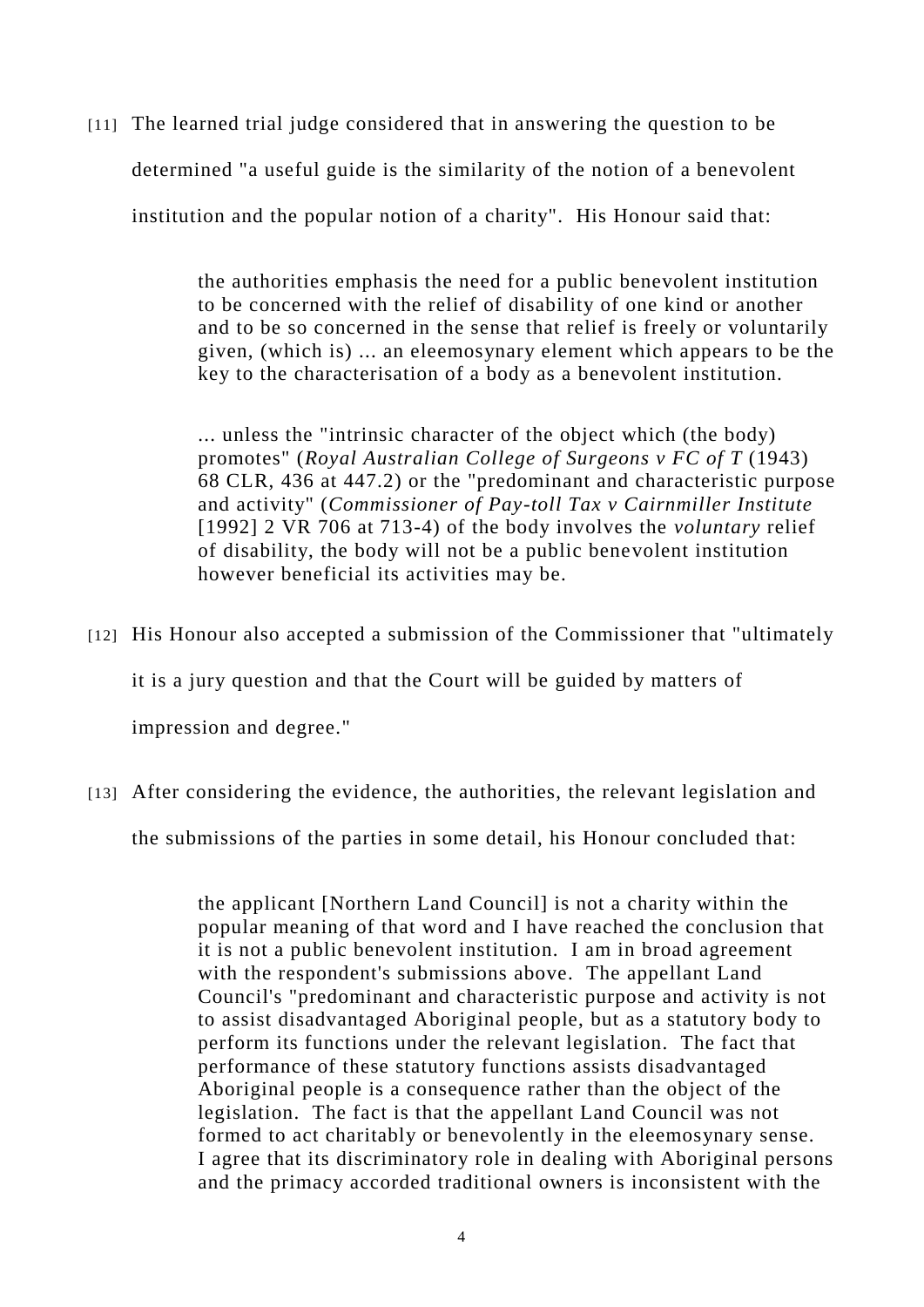dispensing of benefits according to need, what may be generally regarded as charity or benevolence. (sic).

The appellant is part of a statutory mechanism put in place to remedy past injustice. It has acquired a prominence and significance in representing Aboriginal interests in the north of the Northern Territory which is inconsistent with the notion that it voluntarily dispenses some form of welfare. Its formation and continuing activities are, I think removed from any "hand out" notion involved in the concept of charity or benevolence. Not all who benefit from the appellant's activities are objects of compassion or in states of distress.

Not all of the appellant's functions as prescribed by s 23 *Land Rights Act* are necessarily benevolent; that is, I do not construe each of its functions as necessarily benevolent in itself or ancillary or incidental to functions which themselves are benevolent ... It is well established that if each function of an institution is either benevolent in itself or necessarily incidental to other functions which themselves are benevolent, then the institution is a benevolent institution whereas if a function is non-benevolent and not merely incidental or ancillary to a main benevolent purpose or function the institution will not be benevolent.

[14] The appellant challenges a number of these principal findings as either errors of law or fact, or both, although as I understand it, the appellant does not challenge the approach of the submission of the Commissioner that there are some factors relied upon by the learned trial judge which, whilst not conclusive, when taken as a whole might be indicative of a negative conclusion. However, what the appellant says is that the relevant factors, properly understood and taken as a whole, leads to an affirmative conclusion and that some of the factors referred to by the learned trial judge were either irrelevant or neutral in the circumstances of this case.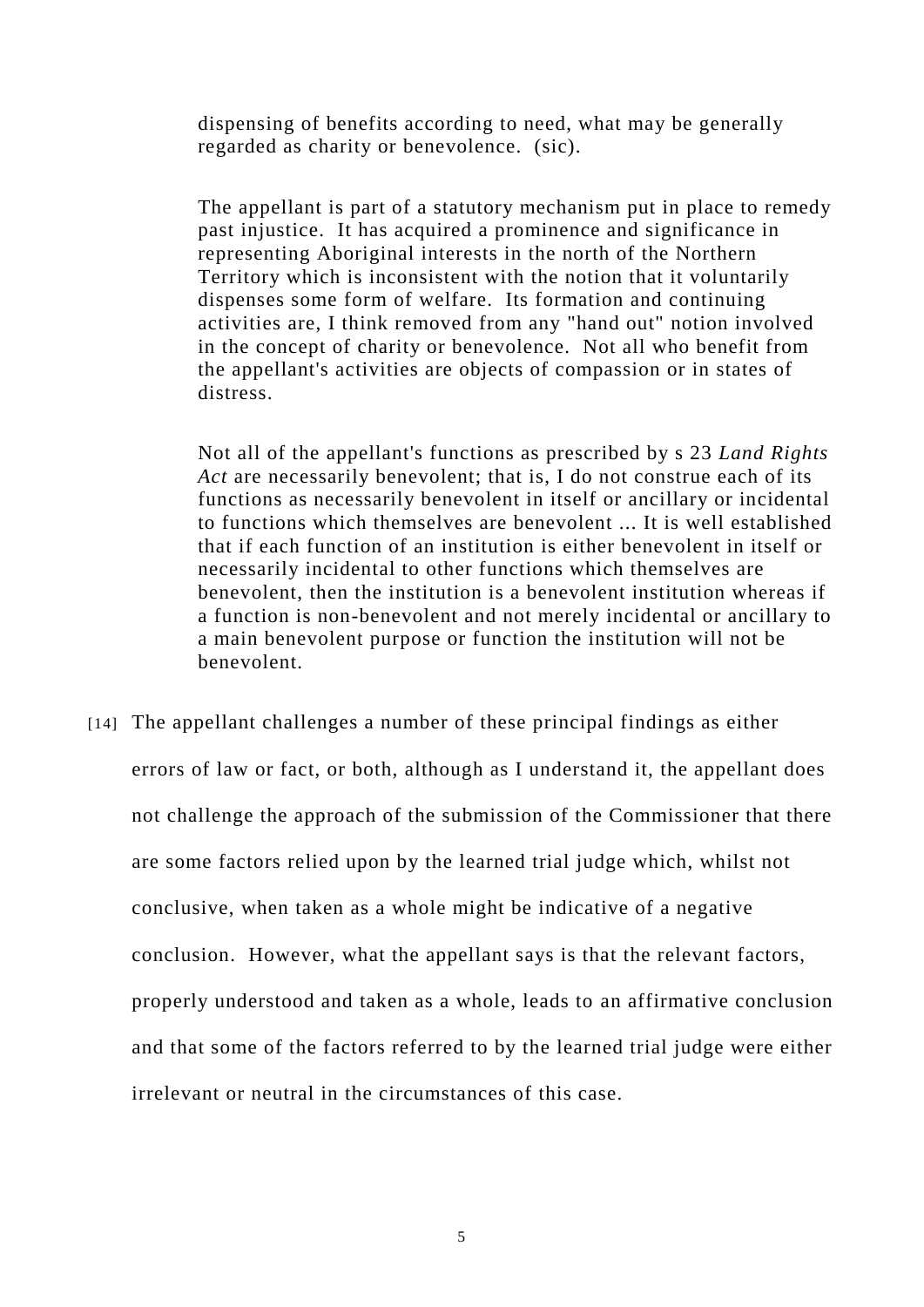[15] I agree with the opinion of the learned trial judge expressed in *Tangentyere Council v Commissioner of Taxes* (1990) 99 FLR 363 at 364, that the term 'public benevolent institution' is not a term of art, but a compound expression which takes its meaning from ordinary English usage of the day. I would add to that, "and from the legislative context in which it finds itself if that context throws particular light on the intended meaning." In *Perpetual Trustee Co v Federal Commissioner of Taxation* (1931)

45 CLR 224, both the context of the expression and the legislative history of the provisions of the Estate Duty Assessment Act 1914-1928 (Cth) were relied upon by Starke J (at 231-2) and by Dixon J (at 233) as showing that the meaning was narrower than 'charitable institution' in its technical legal sense. Therefore, a public benevolent institution (PBI) may be a charity in the legal sense, but not every such charity is a PBI. Whilst there is nothing in the history of the Pay-roll Tax Act 1978 (NT) which throws any light on the matter, the expression finds itself in the same company as religious institutions and public hospitals and there is no reason to depart from this view.

[16] In the *Perpetual Trustee Co* case, supra, Starke J said at 232 that a PBI was in the context in which it was found and in ordinary English usage "an institution organised for the relief of poverty, sickness, destitution, or helplessness." Dixon J expressed the matter negatively, at 233-4, when he said that "I am unable to place upon the expression 'public benevolent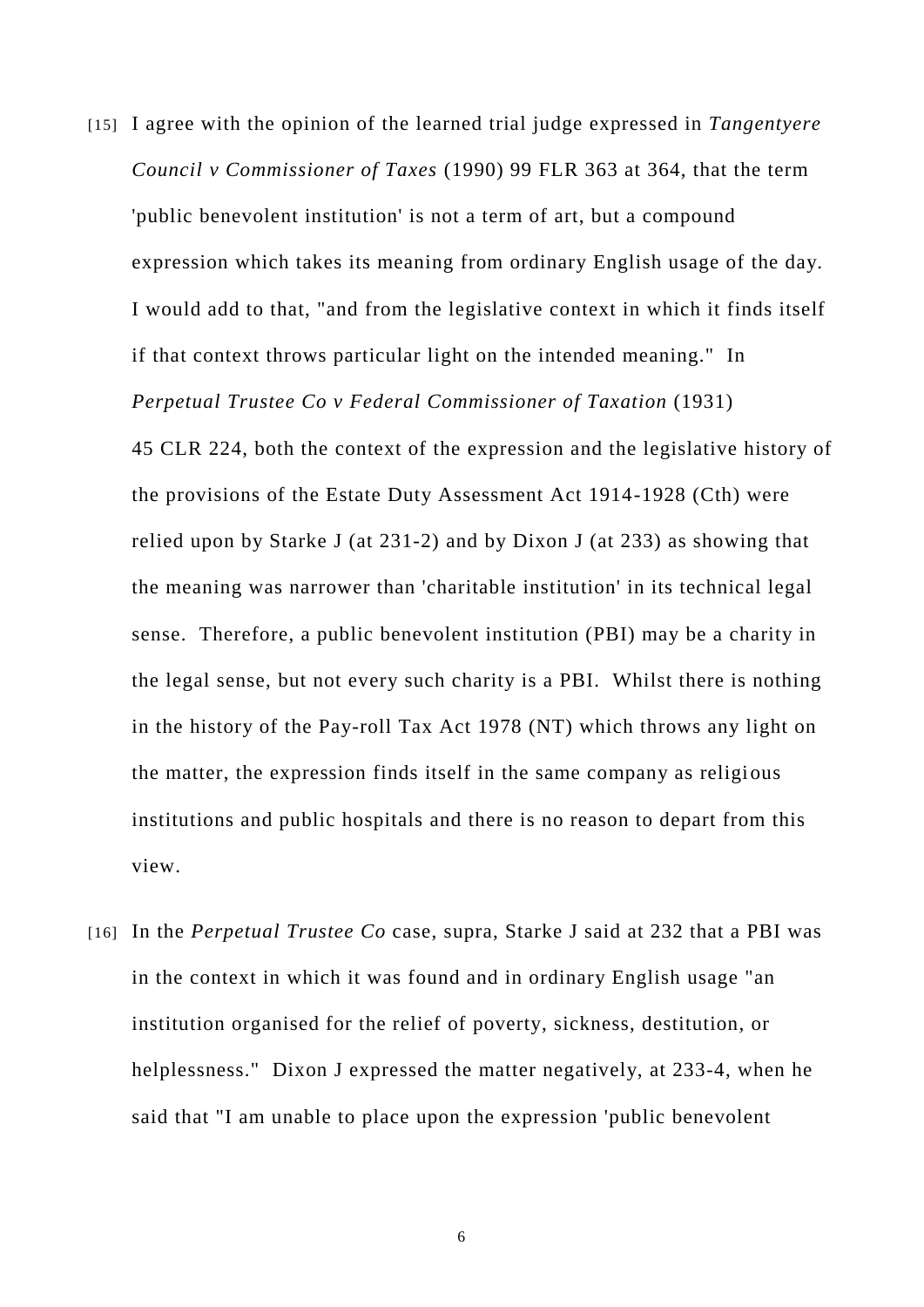institution' in the exemption a meaning wide enough to include institutions which do not promote the relief of poverty, suffering, distress or misfortune.

Evatt J said, at 235-6, that:

... a characteristic of most of these organisations is the absence of any charge for services or the fixing of a purely nominal charge. Such bodies vary greatly in scope and character. But they have one thing in common: they give relief freely to those who are in need of it and who are unable to care for themselves. Those who receive aid or comfort in this way are the poor, the sick, the aged and the young. Their disability or distress arouses pity, and the institutions are designed to give them protection.

McTiernan J who dissented in the result said, at p 241, that:

... while I do not think that the legislature intended strictly to confine the exemption to gifts to an institution of a strictly eleemosynary character, yet it may be difficult to bring within the scope of the exemption ... a gift to an institution which is of a public character, but does not exist for the relief of distress or misfortune occasioned by poverty.

[17] Subsequent decisions of the High Court provide further guidance. Although an institution is not subject to public ownership and control, this does not necessarily compel the conclusion that it is not a public benevolent institution. It is a question of fact and degree in each case which depends not so much on how it was established or financed, but upon the character of the institution and the nature of the services rendered: per Starke J in *The Little Company of Mary (SA) Incorporated v The Commonwealth and Another* (1942) 66 CLR 368 at 386: *Maughan v Federal Commissioner of Taxation* (1942) 66 CLR 388 at 395-6 per McTiernan J. An institution which aims at benefiting an appreciable, but not necessarily appreciable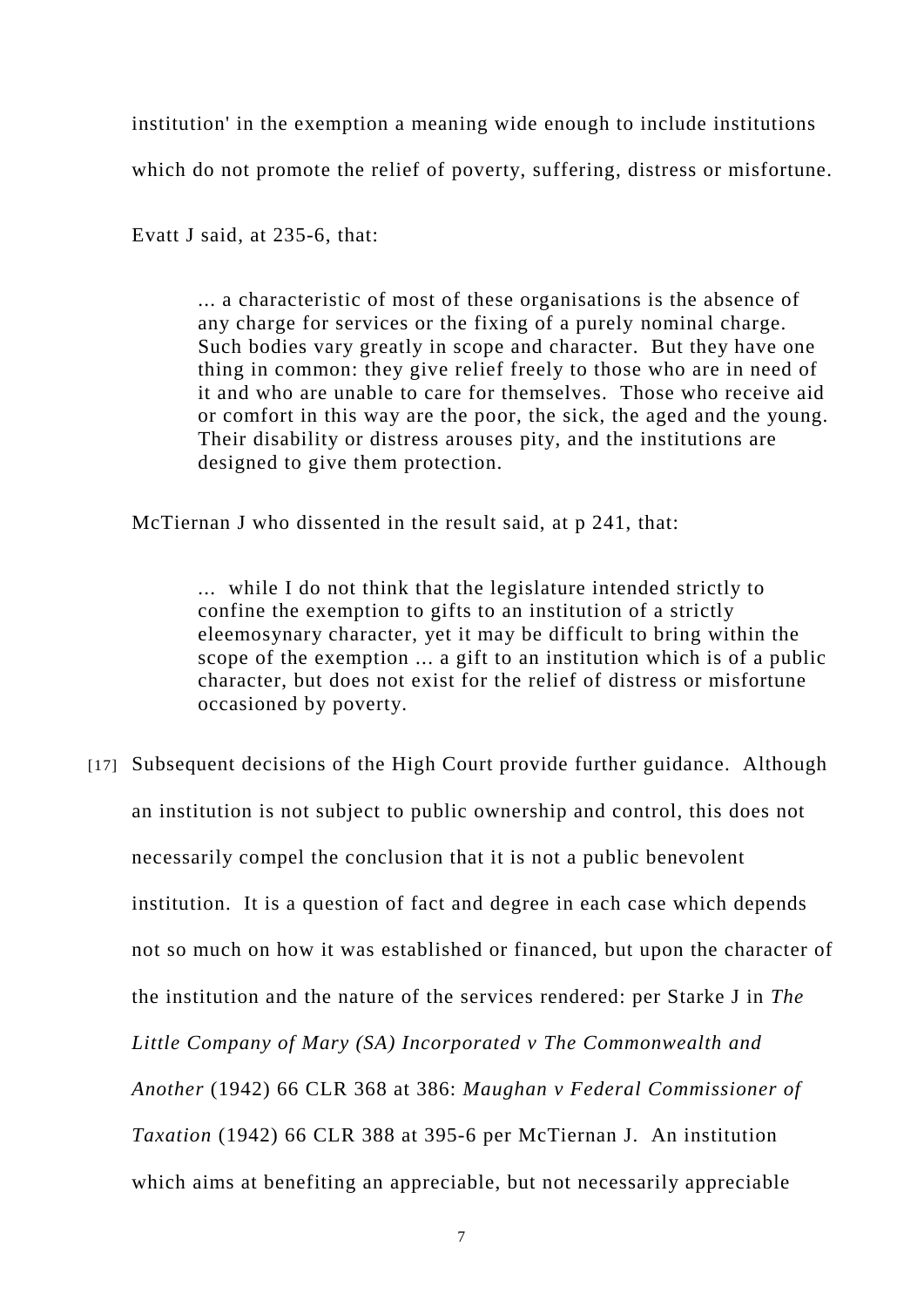needy, section of the community is a public institution: per Williams J with whom Rich J agreed in *Maughan v Federal Commissioner of Taxation,*  supra, at 397-98; *Lemm v Federal Commissioner of Taxation* (1942) 66 CLR 399 at 410, 41l; per Williams J with whom Rich J agreed. A constitution which provides for those members of the public who are sufficiently interested in the work of the institution to subscribe to its funds and thereby become annual members and as such eligible to vote at the election of the controlling body, creates a control which is public in its nature: *Maughan v Federal Commissioner of Taxes,* supra, at 397.

[18] Decisions of state appellate courts in more recent times offer further illumination. In *Australian Council of Social Services Inc v Commissioner of Pay-roll Tax* (1985) 1 NSWLR 567, the New South Wales Court of Appeal held that:

> 'benevolence' in the composite phrase 'public benevolent institution' carries with it the idea of benevolence towards persons in need of benevolence, however manifested. Benevolence in this sense ... (is) quite a different concept from benevolence exercised at large and for the benefit of the community as a whole even if such benevolence results in relief of or reduction in poverty and distress. (per Priestley JA, at 575, with whom Mahony JA agreed.)

[19] In *Commissioner of Pay-roll Tax v Cairnmiller Institute* [1992] 2 VR 706 at 709, the Court of Appeal of Victoria held that the relief of poverty is not an essential prerequisite because the relief of suffering, distress or misfortune is also a characteristic of a benevolent institution. In order to qualify as a benevolent institution, it is not necessary to show that the services provided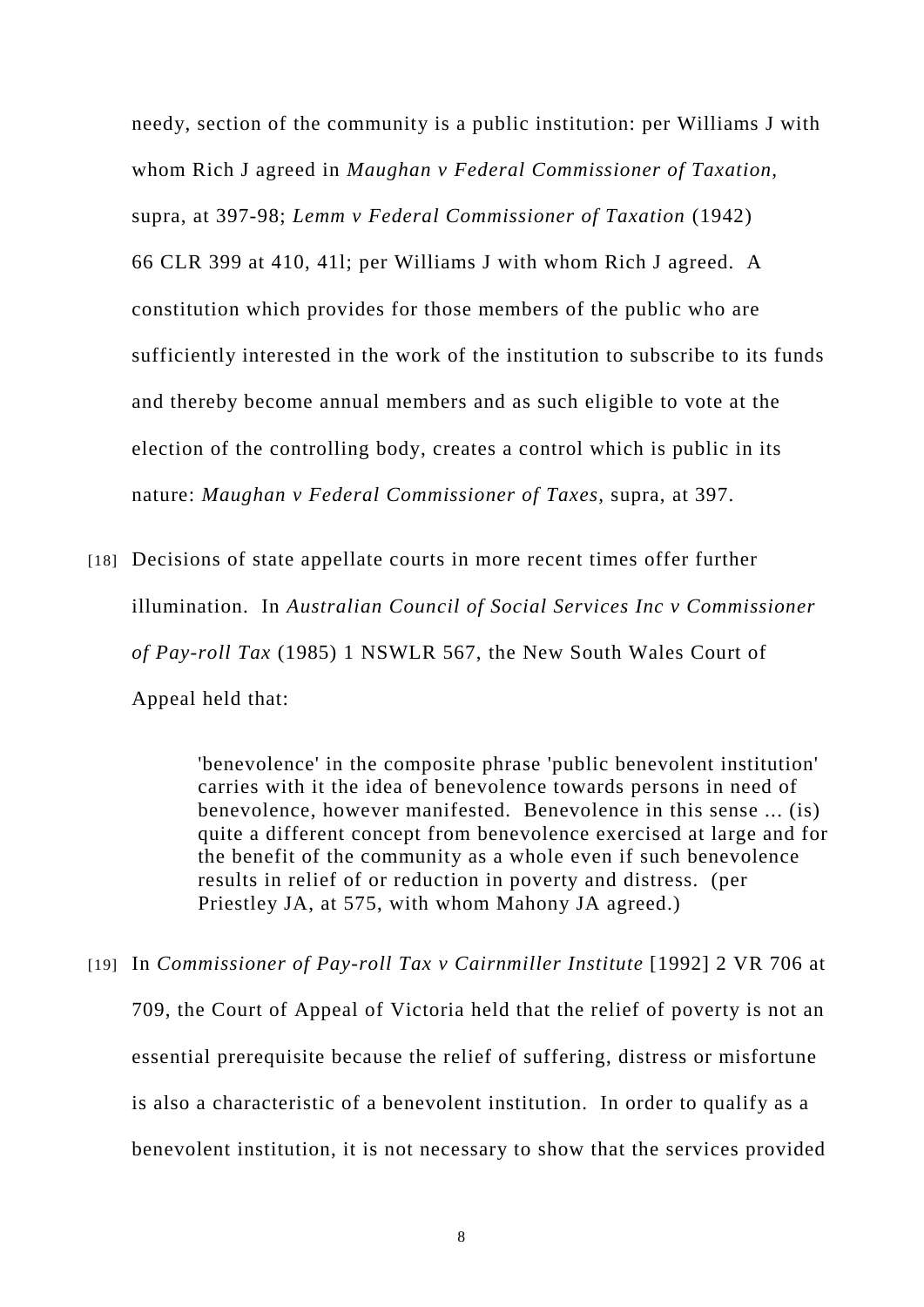are only to those in financial need or without charge or for a small charge. At 712, the Court observed that it is no less benevolent to assist an AIDS sufferer because that person can afford to pay, for the issue is not the relief of poverty, but the relief of distress.

- [20] In *The Royal Society for the Prevention of Cruelty to Animals, Queensland Inc.,* (1993) 1 Qld.R. 571, the Court of Appeal of Queensland held that the benevolence must be directed towards the public or a section of it, so that a body which provides those benefits to animals or otherwise indirectly for the benefit of mankind, is not within the meaning of the expression.
- [21] In a number of cases, individual judges have expressed differing views on whether or not the expression is similar to the present popular meaning of 'public charity': see *The Royal Society for the Prevention of Cruelty to Animals, Queensland Inc.,* supra*,* at 574 per Fitzgerald P and at 582 per Thomas J, where it was held that this was "not to the point"; c.f. *Metropolitan Fire Brigades Board v Commissioner of Taxation*, 27 FC R 279 at 283 where the Full Federal Court held, after referring to the speech of Lord Wilberforce in *Ashfield Municipal Council v Joyce* [1978] AC 122 at 137, that the notions, whilst not identical, were similar.
- [22] An institution may have independent or collateral objects and powers which enable its funds to be devoted to purposes which are not benevolent which can have the result of the institution losing the status it would otherwise possess as being a benevolent institution. The distinction to be drawn is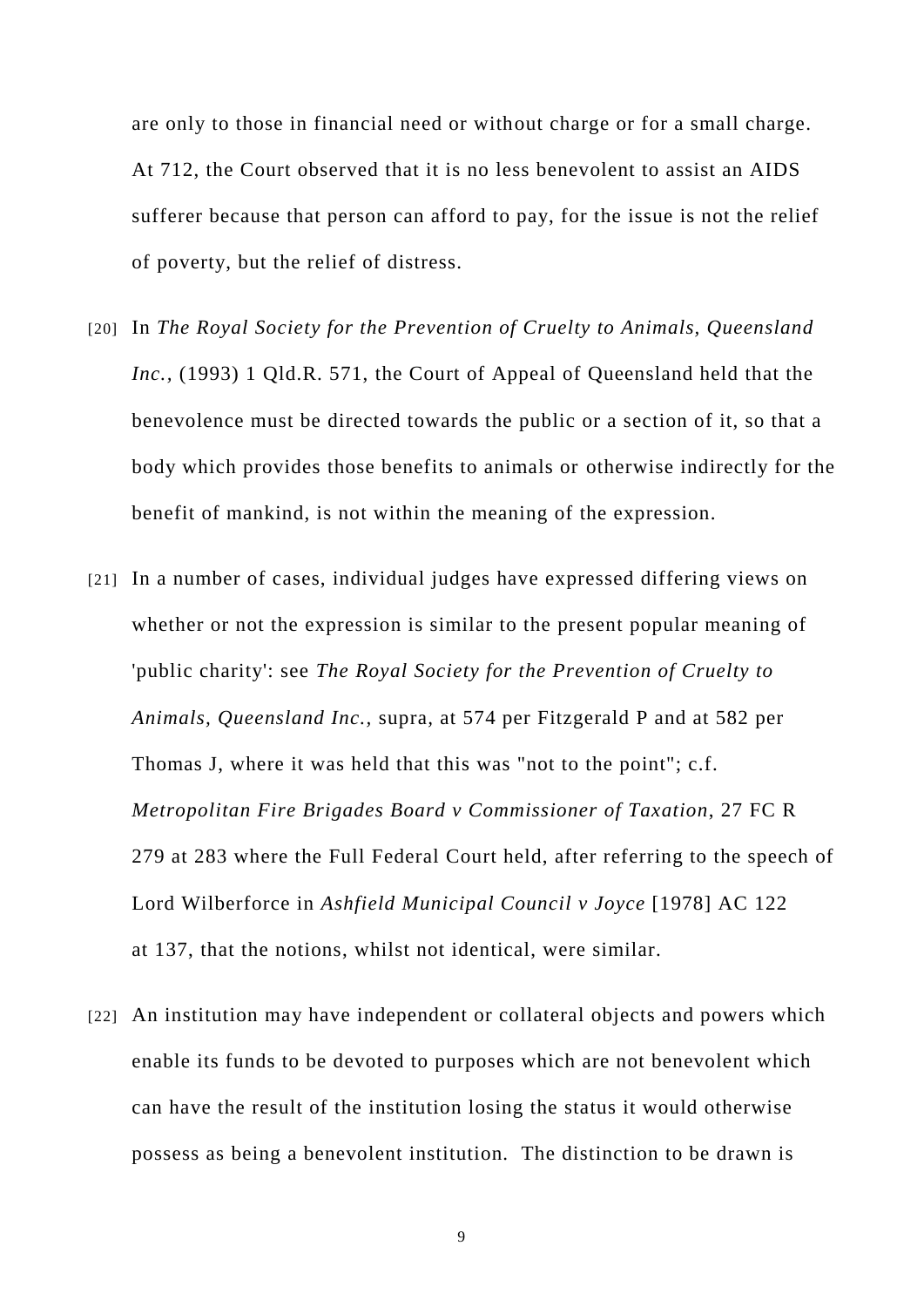between objects and powers which are independent and collateral, even if subsidiary, which have a disqualifying effect and those which are 'merely ancillary, incidental, dependent or concomitant' which do not: see *Maclean Shire Council v Nungera Co-operative Society Ltd* (1995) 86 LGERA 430 at 432-3 (per Handley JA with whom Priestly and Sheller JJA agreed.)

[23] The learned trial judge placed emphasis on the need for the appellant to establish that it was formed to act charitably in the popular sense, or benevolently in the eleemosynary sense. I do not accept that, in order to succeed, it is necessary for the appellant to establish either of these propositions. In my view, whilst proof of those matters may well assist in reaching a conclusion favourable to the appellant, the absence of either or both of those factors is not determinative for the following reasons. As to the question of whether or not the appellant is a charity in the popular sense, I consider that consideration of this question diverts attention from the true question. In particular, I agree with Thomas J in *The Royal Society for the Prevention of Cruelty to Animals, Queensland Inc,* supra*,* at 582 that this is "not to the point". As Lord MacNaughton said in *The Commissioners for Special Purposes of the Income Tax v Pemsel* [1891] AC 531 at 583, "... no one as yet has succeeded in defining the popular meaning of the word 'charity'." The uncertainty of the term has often been remarked on: see *Ashfield Municipal Council v Joyce,* supra*,* at 135 and the cases therein referred to. As to whether benevolence is limited to benevolence in the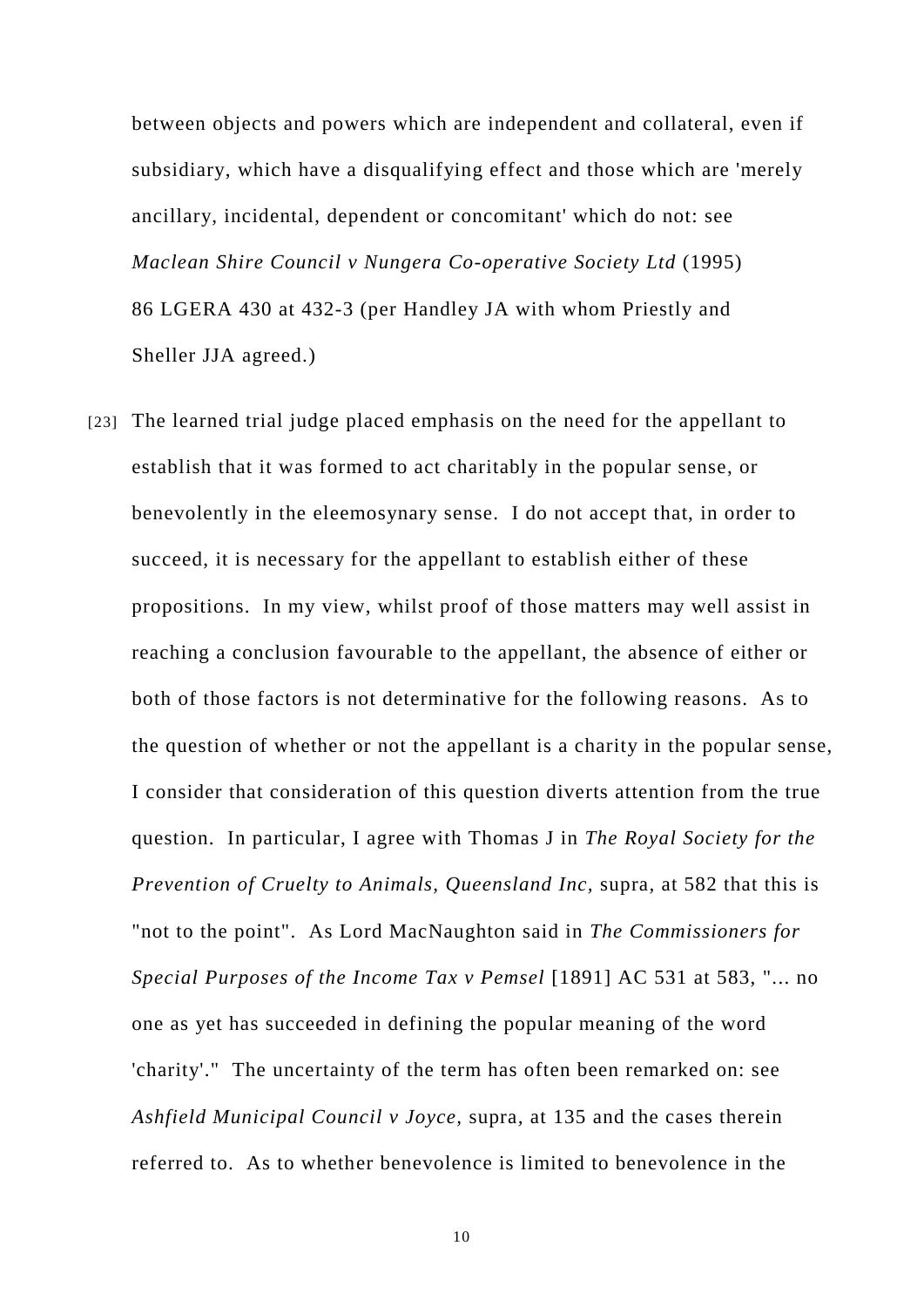eleemosynary sense, which I take to mean "by the giving of welfare assistance", it is plain from a number of decisions that this is not essential if by welfare assistance one is speaking of the provision of money, housing, food, medicine, or other basic essentials. The provision of services to relieve distress may be sufficient for example, even if the services are not provided only to those in financial need or without charge or for a small charge: *Commissioner of Pay-roll Tax v Cairnmiller Institute,* supra*, Commissioner of Taxation v Launceston Legacy* (1987) 15 FCR 527; *Tangentyere Council Incorporated v Commissioner of Taxes* (1990) 99 FLR 363 at 372. The fact that not all those who are assisted are needy, or in states of distress, or objects of compassion, is also not necessarily conclusive, so long as the section of the public to whom assistance is directed may be so described as a class and so long as that class may be described as disadvantaged and appreciable: *Lemm v Commissioner of Taxation,* supra*,* at 411 per Williams J (with whom Rich and McTiernan JJ agreed); *Tangentyere Council Incorporated v Commissioner of Taxes,* supra*,*  at 366, 374; *Gumbangerrii Aboriginal Corporation v Nambucca Council* (1996) 131 FLR 115 at 121; *Aboriginal Hostels Ltd v Darwin City Council* (1985) 75 FLR 197 at 212.

[24] The findings of the learned trial judge were that the appellant was subject only to limited and defined executive control by the Commonwealth government. There is no challenge to this finding. The Commissioner did not submit that the appellant was a part of government performing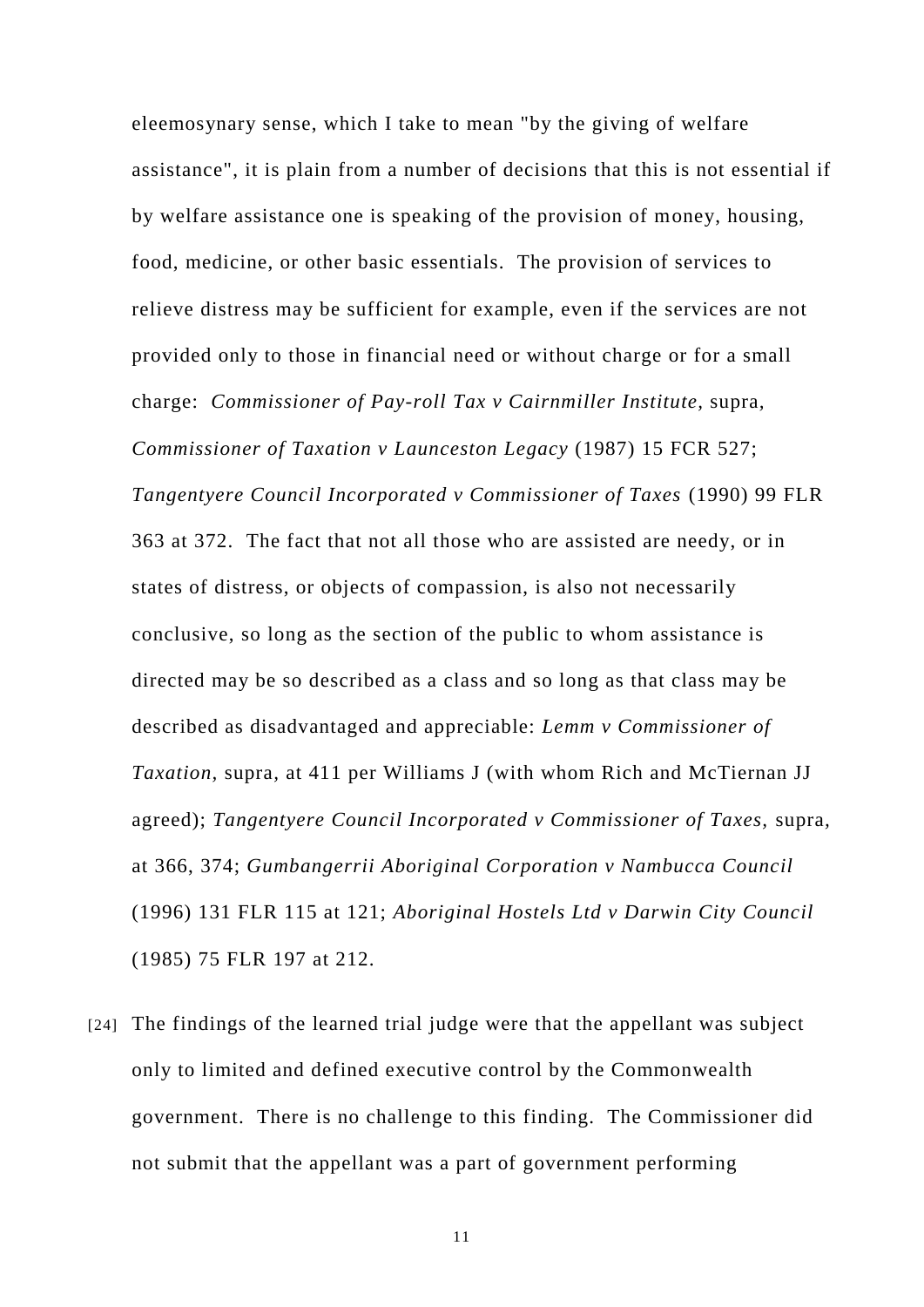governmental functions: cf. *Metropolitan Fire Brigades Board v Commissioner of Taxation* (1990) 27 FCR 279; *Mines Rescue Board v Commissioner of Taxation* (2000) 101 FCR 91. Such a contention could not be made in any event. It is clear from the provisions of the Aboriginal Land Rights (Northern Territory) Act 1976 that the Minister has no power to give directions to the appellant on the exercise of its functions and no power to interfere with the core revenue of the appellant. At best, in limited circumstances, the Minister may do that which a Land Council is empowered or required to do where the Land Council fails to act in certain circumstances (ss 12B(4); 12C; 19(9A); 19(9B) and 20(5)).

[25] A factor pointed to by the respondent and apparently accepted by the learned trial judge as pointing to the conclusion that his Honour arrived at, is the suggestion that the appellant's services were not provided to traditional owners, or to other Aboriginal persons who benefit from them, voluntarily on the basis of assessed need, but on the basis of entitlement. In *Noy & Ors v Tapgnuk & Ors and The Northern Land Council* (1997) 6 NTLR 118 at 122-123, this Court held that s 23(1)(f) of the Aboriginal Land Rights (Northern Territory) Act which provides for a Land Council to provide legal aid in pursuing land claims, merely confers a discretionary power, not a right. It is difficult to see how, in the light of the reasoning in that case, any of the functions conferred on a Land Council by s 23 of the Act confer rights as opposed to powers. An exception to this is the obligation under ss 35(1), (2), (3), (4) or (6) of the Act to pay monies to the bodies to which, or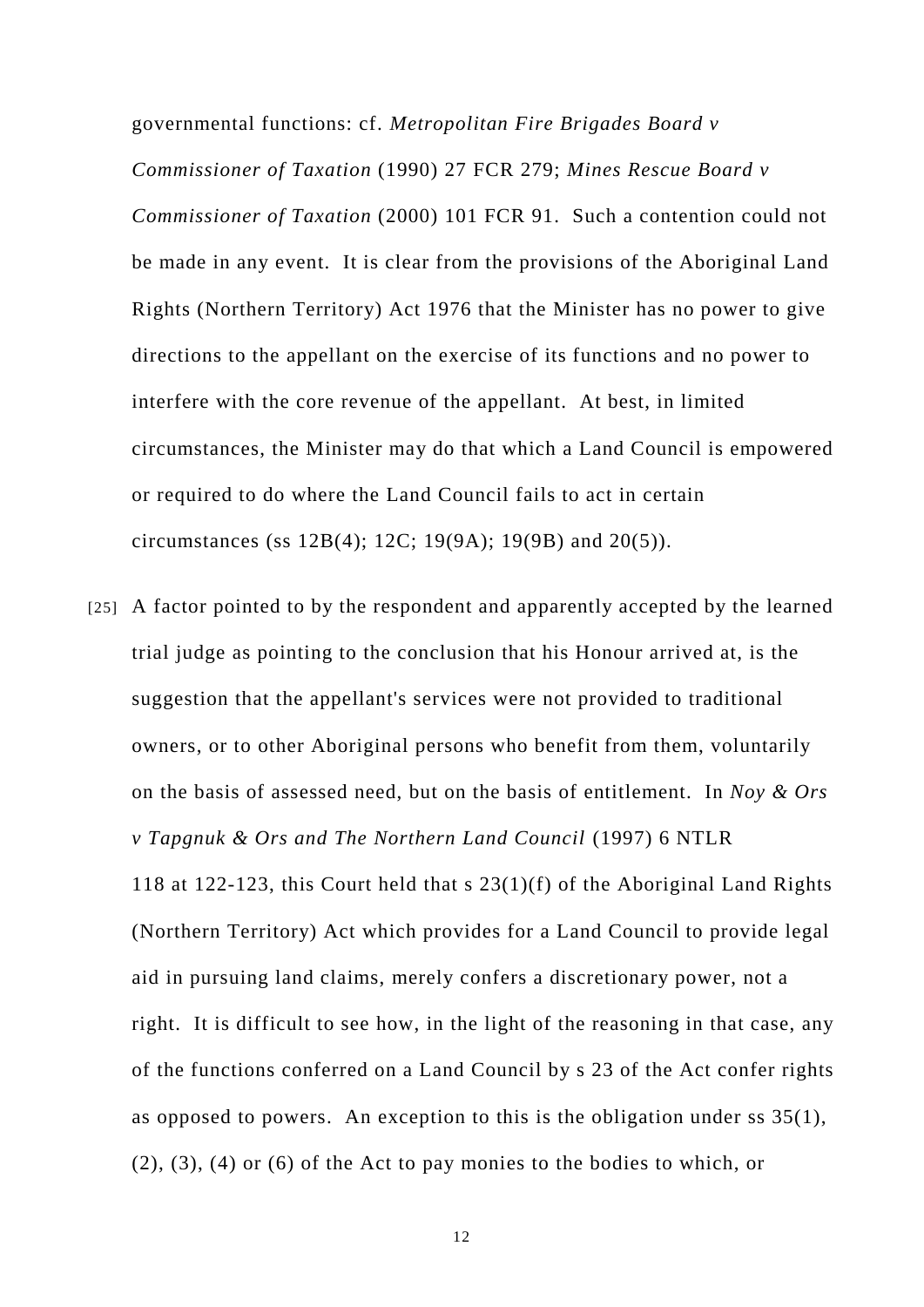persons to whom, the amounts are eventually to be paid and in this respect, ss 35(7), (8) and (9) make it clear that a Land Council holds these monies on trust for the ultimate recipients, but this role is in my opinion incidental or ancillary to the functions of Land Councils as expressed in s 23.

[26] Certain facts were admitted by the respondent for the purposes of this case:

- 1. that Aboriginal people in the Northern Territory are in a disadvantaged position and in need of protection and assistance;
- 2. that the principal operations and activities of the appellant are conducted for the benefit of Aboriginal people in the Northern Territory;
- 3. that Aboriginal people in the Northern Territory are an appreciable section of the community.

As the learned trial judge observed, those admissions were properly made. There was also evidence led before his Honour to establish that the relevant traditional owners were a disadvantaged and appreciable section of the community. The respondent accepts that we should so find.

[27] It was submitted by counsel for the appellant, Mr Basten QC, in the resolution of the ultimate question, the proper questions to be asked are, as set out by Campbell J in *O'Farrell v Bathurst Municipal Council* [1923] 40 WN (NSW) 78 at 80, viz: "What are the benefits which the institution dispenses, and to whom are the benefits extended..." Counsel for the respondent, Mr Durak SC, at first seemed to accept the correctness of this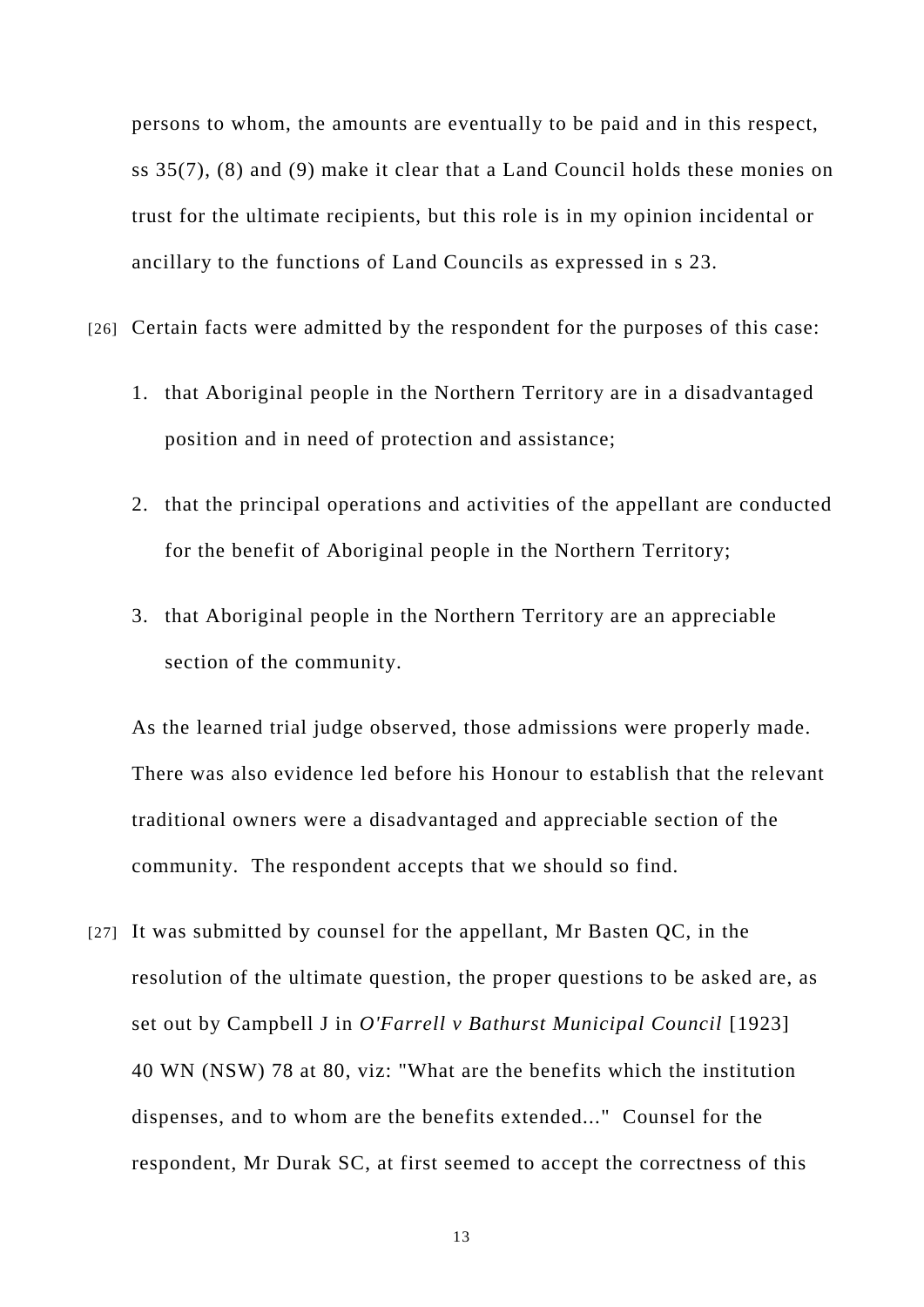approach, but later he pointed out that *O'Farrell's* case dealt with the question of whether the institution was "public" rather than whether it was benevolent. Reference to the text in *O'Farrell's* case bears out Mr Durak's contention: see also the discussion by Angel J in *Tangentyere Council Inc. v Commissioner of Taxes,* supra*,* at 365-6. In my opinion, the correct approach to the ultimate question of whether or not the appellant is a PBI is principally answered by reference to the terms of its "constituting documents", which in this case are the relevant provisions of the Aboriginal Land Rights (Northern Territory Act, 1976 and the relevant provisions of the Native Title Act 1993 (Cth); *Toomelah Co-operative Ltd v Moree Plains Shire Council* (1996) 90 LGERA 48; *Gumbangerrii Aboriginal Corporation v Nambucca Council,* supra.

[28] An examination of the provisions of the Aboriginal Land Rights (Northern Territory) Act 1976, shows that the core functions of Land Councils are concerned with providing legal aid to persons claiming to be traditional owners of land who wish to claim land under the Act  $(s 23(1)(f))$ , to protect the interests of traditional owners and other Aboriginals interested in Aboriginal Land in the area of the Land Council (s  $23(1)(f)$ ); to assist in the protection of sacred sites on land (whether or not Aboriginal land) in the area of the Land Council (s 23(1)(ba)); and to provide assistance of various kinds in relation to the management of Aboriginal land and to negotiate with others in respect thereof on behalf of the traditional owners and other Aboriginals interested in the land (see ss  $23(1)(a)$ ;  $23(1)(c)$ ;  $23(1)(d)$ ;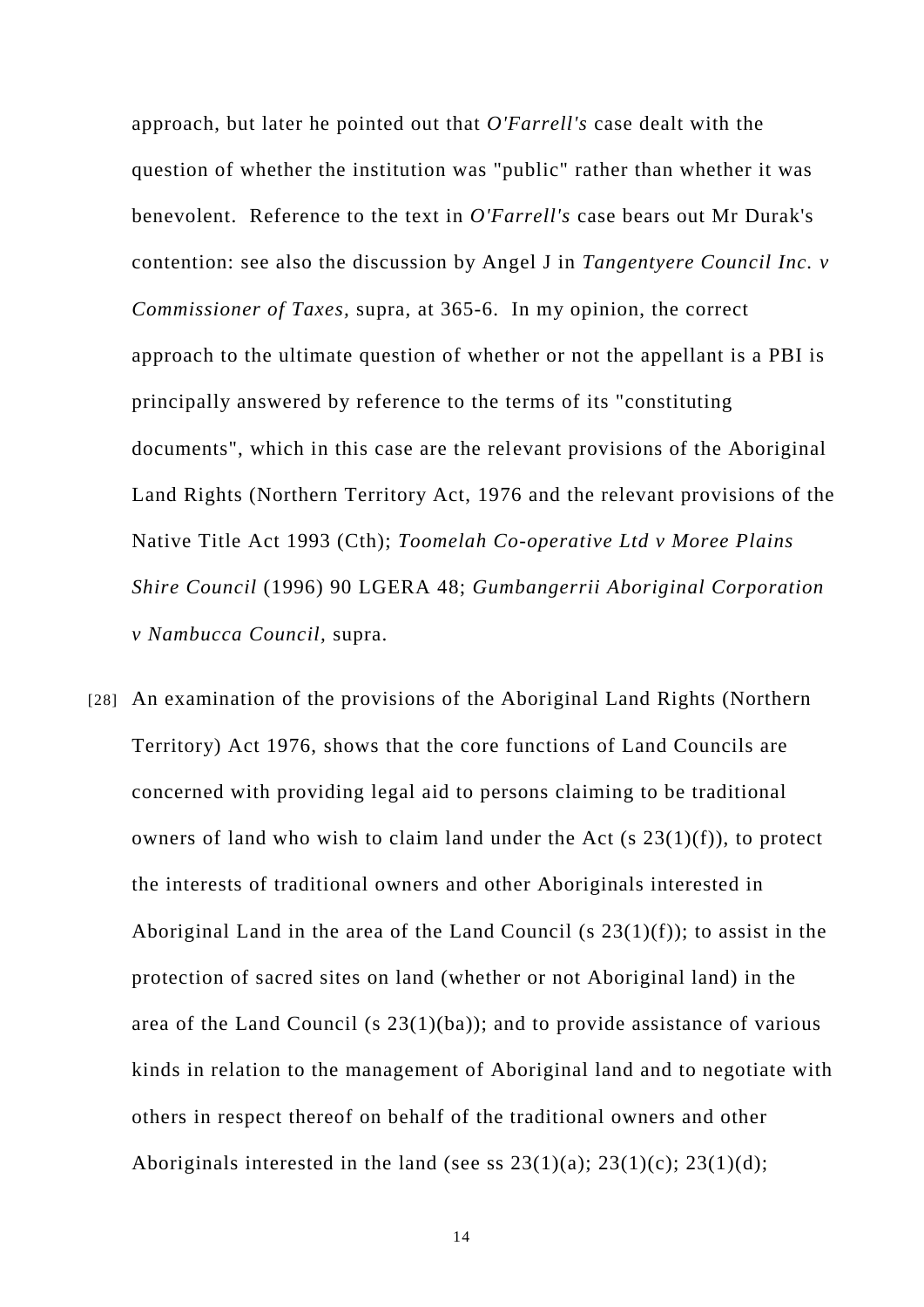$23(1)(e)$ ,  $23(1)(ea)$ ,  $23(1)(fa)$  s  $23(1)(h)$  and  $23(3)$ ). To a large extent, these latter functions can be seen as the provision of legal aid in negotiating legal outcomes on behalf of traditional owners and in the provision of advice and negotiating skills on behalf of traditional owners and other Aboriginals interested in the land or affected by a proposed use and as a protective shield against the cultural dominance of non-Aboriginal persons and bodies.

- [29] Similar core functions are to be found in the Native Title Act 1993: see ss 203BB, 203BE, 203BF, 203BG and 203BH.
- [30] It was submitted that the purpose of these provisions and whether or not the core functions of Land Councils were beneficial in nature, could be discerned from an examination of the objects and purposes of the relevant legislation taken as a whole. We were referred to the second reading speech of the Minister (Hansard, House of Representatives, 4 June 1976, at pps 3081 to 3084 (AB 968-71)). Some of the principal matters referred to by the Minister were:

(1) that the Act, "will allow and encourage Aborigines in the Northern Territory to give full expression to the affinity with land that characterised their traditional society and gave a unique quality to their life."

(2) "Traditional Aborigines associate identifiable groups of people with particular 'countries' or tracts of territory in such a way that the link was publicly reputed to express both spiritual and physical communication between living people and their 'dream time' ancestors and between the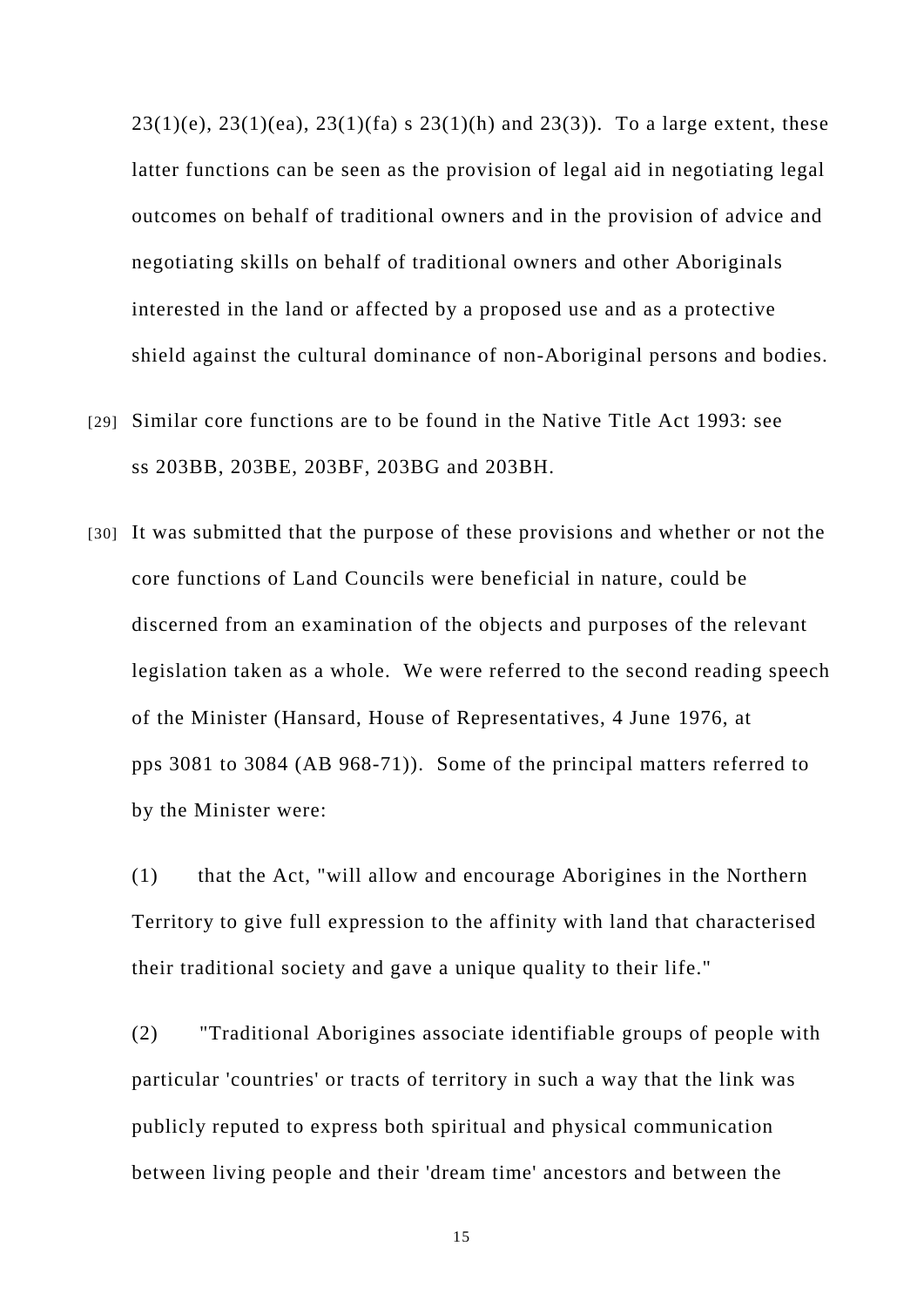country as it now is and the 'ancestral' country which had been given its names, its physical features, its founding stocks of food and water, and its owners and possessors by the ancestors themselves. It is believed that ancestors left in each 'country' certain vital powers that, used properly by the right people, make that 'country' fruitful and ensure a good life for people forever ... In the Northern Territory Aboriginal communities still wanting to maintain and live by their culture and social forms involving land in the sense I have described will be enabled by this Bill to do so."

(3) The Minister quoted a statement by a former Prime Minister as follows: "We are deeply concerned to enable them ... to have some security in their relationship with the land and, in particular, to give continuing Aboriginal groups and communities the opportunity of obtaining an appropriate title under Australian law over lands on reserves which they are interested in to use and develop for economic and social purposes." The Minister concluded that the Bill would achieve that aim.

(4) The Minister pointed to, as one of the objectives, the right of all Australians to enjoy freedom of choice and diversity in the way people want to live their lives, and securing land rights to Aborigines in the Northern Territory was "a significant expression of this objective" which would be pursued "in a way consonant with the rights of other Australians."

[31] It is clear that the Act primarily focuses on traditional owners in that it is only the traditional Aboriginal owners who can claim land under the Act, it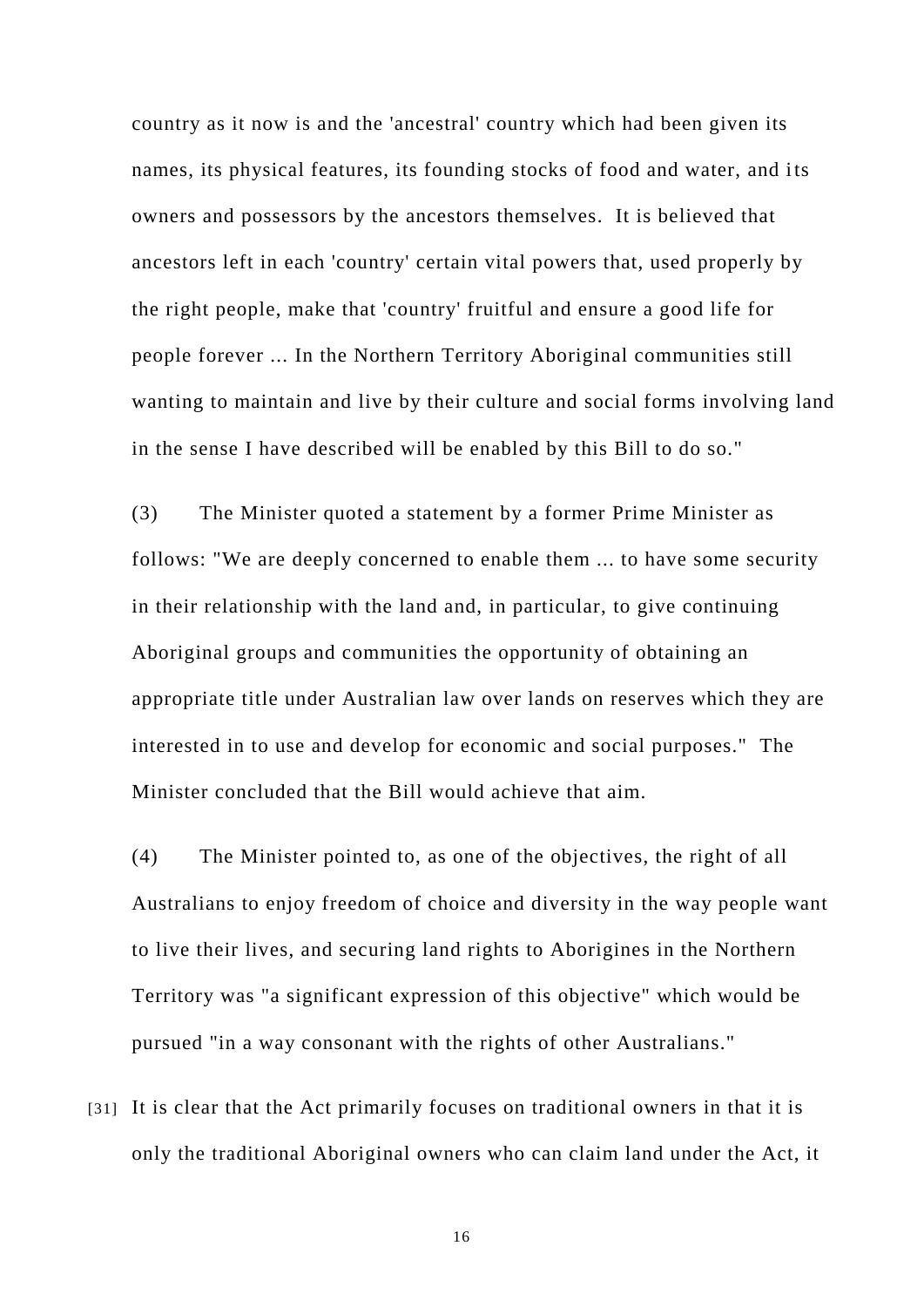is only the traditional Aboriginal owners who are eligible to be appointed as members of a Land Trust, that Land Councils, in carrying out their functions have to obtain the consent of the traditional Aboriginal owners under ss 23(3), 48(4) and 48A(a) and it will be the traditional Aboriginal owners who will mainly benefit financially from monies received from the use of Aboriginal Land (see s 35(4)). This was a matter relied upon by the learned trial judge and urged upon us as pointing to the conclusion that the benefits provided by the appellant were not beneficial in nature in that the primacy accorded to traditional Aboriginal owners is inconsistent with the dispensing of benefits according to need which is an element necessary for the characterisation of a body as a public benevolent institution.

[32] I do not accept this submission. The definition of "traditional Aboriginal owner" in s 3 of the Act means:

... a local descent group of Aboriginals who:

- (a) have common spiritual affiliations to a site on the land, being affiliations that place the group under a primary spiritual responsibility for that site and for the land; and
- (b) are entitled by Aboriginal tradition to forage as of right over that land.
- [33] In the light of the Minister's second reading speech, it is clear that this Act was not merely about addressing the wrongs of the past, but that it was designed to enable a class of people with strong spiritual affiliations and responsibilities to a site to live a traditional lifestyle, according to their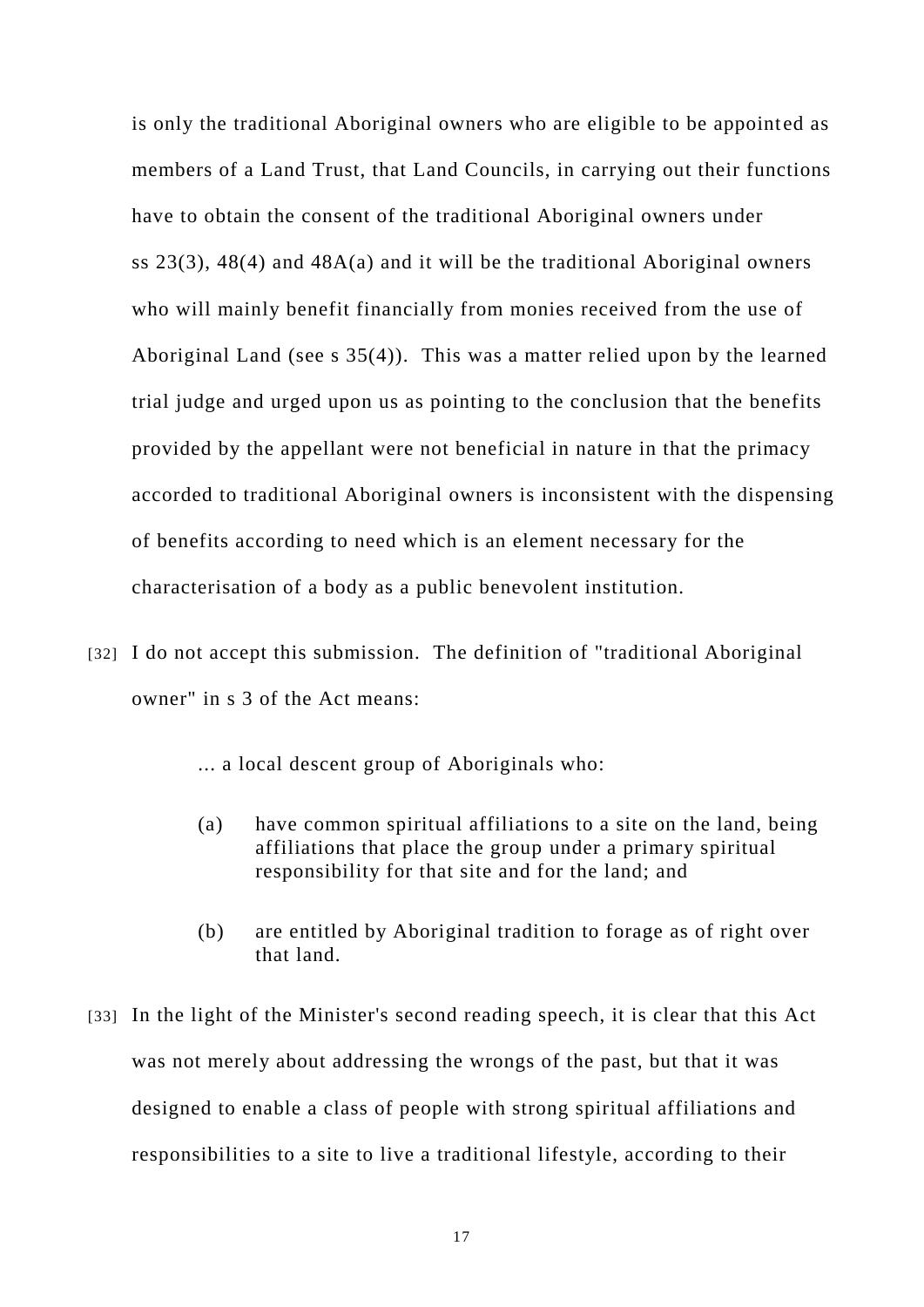cultural and spiritual beliefs if that is what they choose to do. This has been recognised by some authorities as "beneficial" in the relevant sense. In *Tangentyere Council Incorporated v The Commissioner of Taxes,* supra*,* at 372, Angel J said:

Helping those who cannot help themselves to retain and observe their customary values, traditions and culture, western or not, is benevolent, at least in the sense that it is for their social and spiritual welfare and for the welfare of society as a whole.

See also the observations of Stein J in *Toomelah Co-operative Ltd v Moree Plains Shire Council,* supra*,* at 57-59. We were referred to *Williams' Trustees v Inland Revenue Commissioners* [1947] AC 447 where the House of Lords rejected a claim by a trust established to foster Welsh culture in London. That case is readily distinguishable on its facts as the class of individuals in that case was a fluctuating body of private individuals. This is not so in this case as, inter alia, the Land Council is empowered by the Act to maintain a register of the traditional owners (s 24) who must in any event have been identified during the process of a land claim or native title hearing and in order for the Land Trusts to have membership. The decision is also distinguishable on the grounds suggested by Stein J in *Toomelah Cooperative Ltd v Moree Plains Shire Council,* supra*,* at 58-59. I consider that traditional owners are a class for the purposes of this legislation and that it is plain that they have special needs and responsibilities which makes it appropriate to differentiate them from other Aborigines which, without the assistance of the appellant, they would be unable to procure or maintain.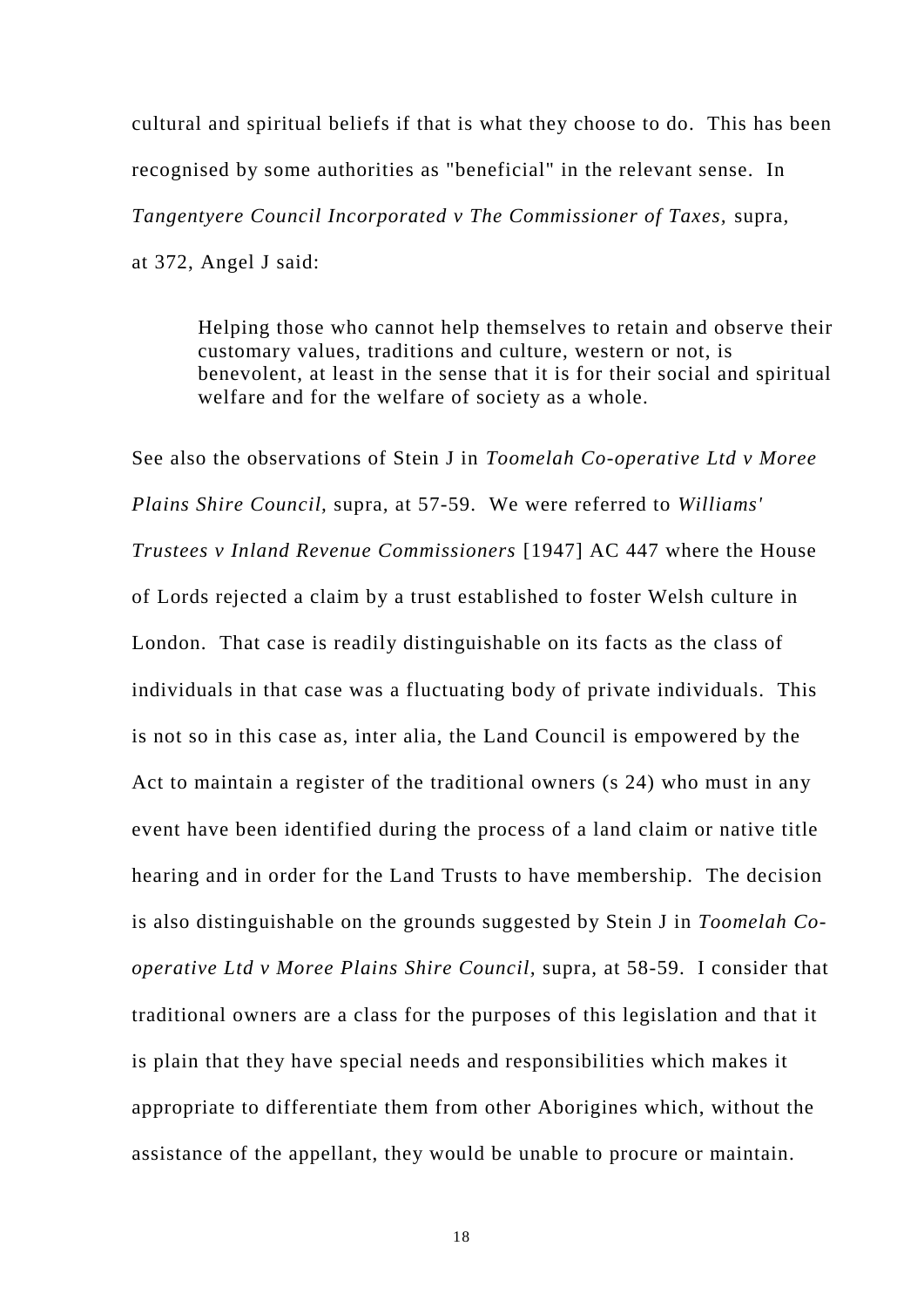[34] A further matter urged upon us by the respondent was that the essential purpose of the appellant's functions, whilst of great benefit to the Aboriginal traditional owners and other Aboriginal was not designed to relieve poverty, sickness, destitution, helplessness or distress, or to provide relief designed to overcome or reduce disadvantage because the appellant's functions were to a large extent administrative in nature, in that the functions are performed as an integral part of and for the essential purpose of providing the special system of land tenure by which the wrongs of the past are remedied. I have already dealt with that contention to some extent in discussing the argument concerning traditional Aboriginal owners, but it is necessary to refer to some other matters. In some cases, the core functions of Land Councils may be seen and recognised as designed to relieve poverty: for example the provision of legal aid advice and assistance in making land claims, native title claims and in negotiating contracts, etc: see the oft cited observations of Nader J in *Aboriginal Hostels Ltd v Darwin City Council* (1985) 75 FLR 197 at 211; c.f. *Legal Aid Commission of Victoria v Commissioner of Pay-roll Tax* (1992) 92 ATC 2053. In other cases, the needs are more fundamental and lie in the preservation of Aboriginal spirituality, culture and tradition and protecting Aborigines from the cultural dominance of non-Aboriginal society. This cultural dominance is well known and has been recognised by the Courts, particularly in relation to authority figures (see for example *R v Anunga* (1976) 11 ALR 412), but there is also a well recognised need to ensure that advantage is not taken and misunderstanding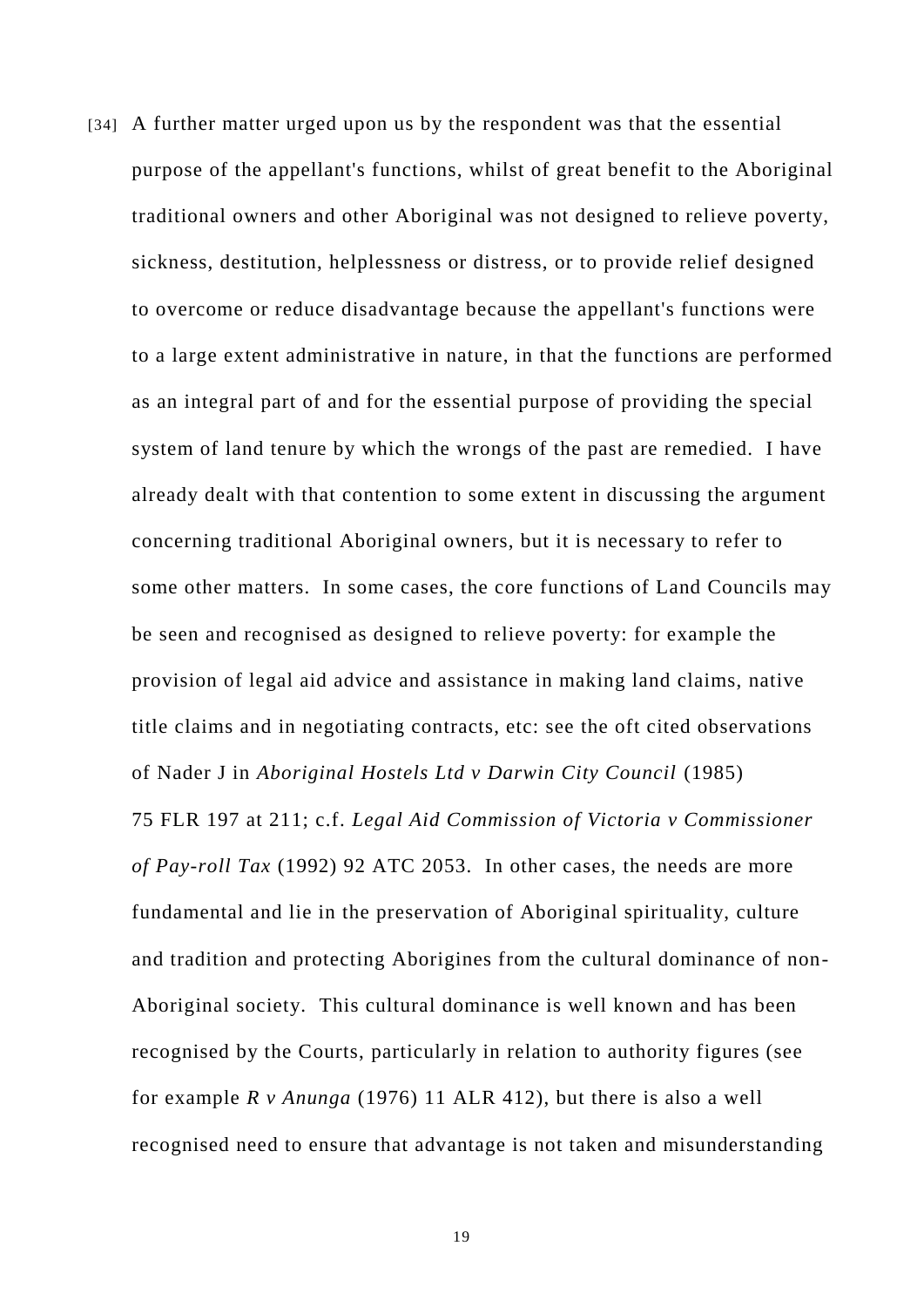is avoided by others not familiar with Aboriginal culture of common cultural traits such as gratuitous concurrence (see *Dumoo v Garner* (1997) 7 NTLR 129 at 142). Many traditional Aborigines do not speak English well and have had little formal education. Most non-Aborigines have little understanding of what is and what is not offensive to many Aboriginal people. It is for these reasons that the Act envisaged that a Land Council was necessary to provide the support and assistance traditional Aboriginal owners and other Aboriginal persons living on Aboriginal land in accordance with s 71 of the Act clearly needed if their culture, spirituality, traditions and freedom of choice were to be respected and protected. Those needs are recognisably beneficial in relieving distress and helplessness and in my opinion, that is the essential nature to which the core functions of the appellant are directed.

[35] One of the reasons given by the learned trial judge for his conclusion that the appellant is not a PBI was that the appellant's predominant purpose and characteristic was not to assist disadvantaged Aboriginal people, but as a statutory body to perform its functions under legislation and the fact that the performance of these functions assists disadvantaged Aboriginal people is a consequence rather than the object of the legislation. I have already expressed in detail why I do not accept this view, but there are some further matters on this topic, which were raised in argument by counsel for the respondent, which still need to be addressed. One matter urged upon us was that Land Councils perform a range of essentially administrative functions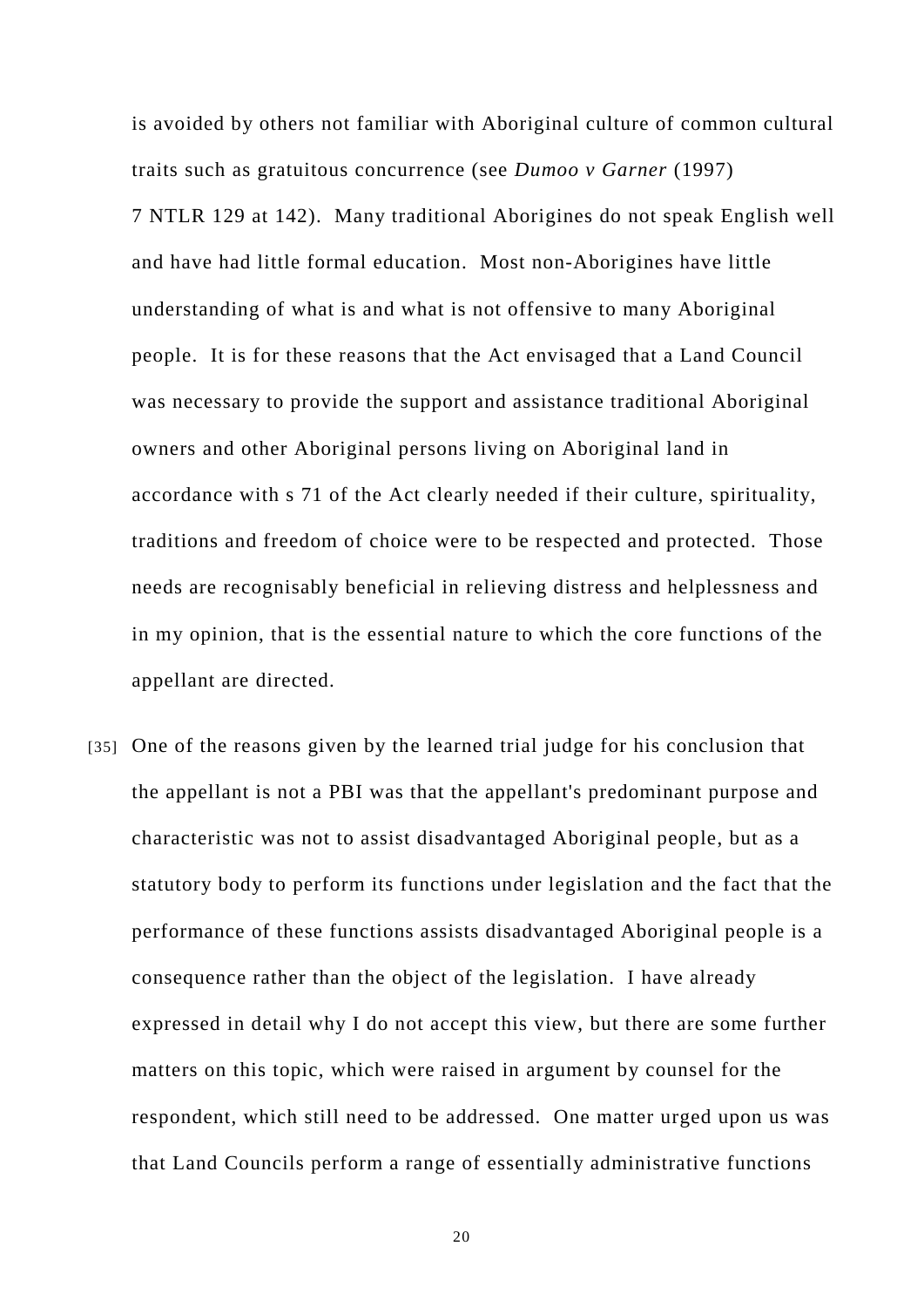with respect to Aboriginal land and the primary purpose of such Councils is to provide a convenient administrative structure for traditional owners to acquire and hold Aboriginal land and for others to negotiate to retain or acquire interests (including mining interests) in such land, for the management of Aboriginal land and for the distribution of revenues from Aboriginal land. Land Councils do not make land claims; they assist traditional owners to make land claims by providing assistance, including arranging legal assistance (s 23(1)(f). Land Councils do not hold Aboriginal land which is required to be held by Land Trusts, although they do supervise and provide administrative and other assistance for Land Trusts (s 23(1)(h)). Land Councils are not there to enable others to retain or acquire interests in Aboriginal land, but they do negotiate on behalf of traditional Aboriginal owners and other Aboriginals interested where there are others wanting to acquire or retain such interests. This is not an administrative function. It is the case that Land Councils receive and distribute payments due to Aboriginal traditional owners, whether under mining royalty agreements or other kinds of agreements relating to the use of Aboriginal land, but that is a form of direct assistance to the traditional Aboriginal owners who are, for obvious reasons, unable to do this for themselves and to ensure, no doubt, that contracts are not made directly with traditional Aboriginal owners contrary to s 48J of the Act and that contracts made with traditional Aboriginal owners are observed and performed by third parties in accordance with their terms. I am unable to see why these functions are not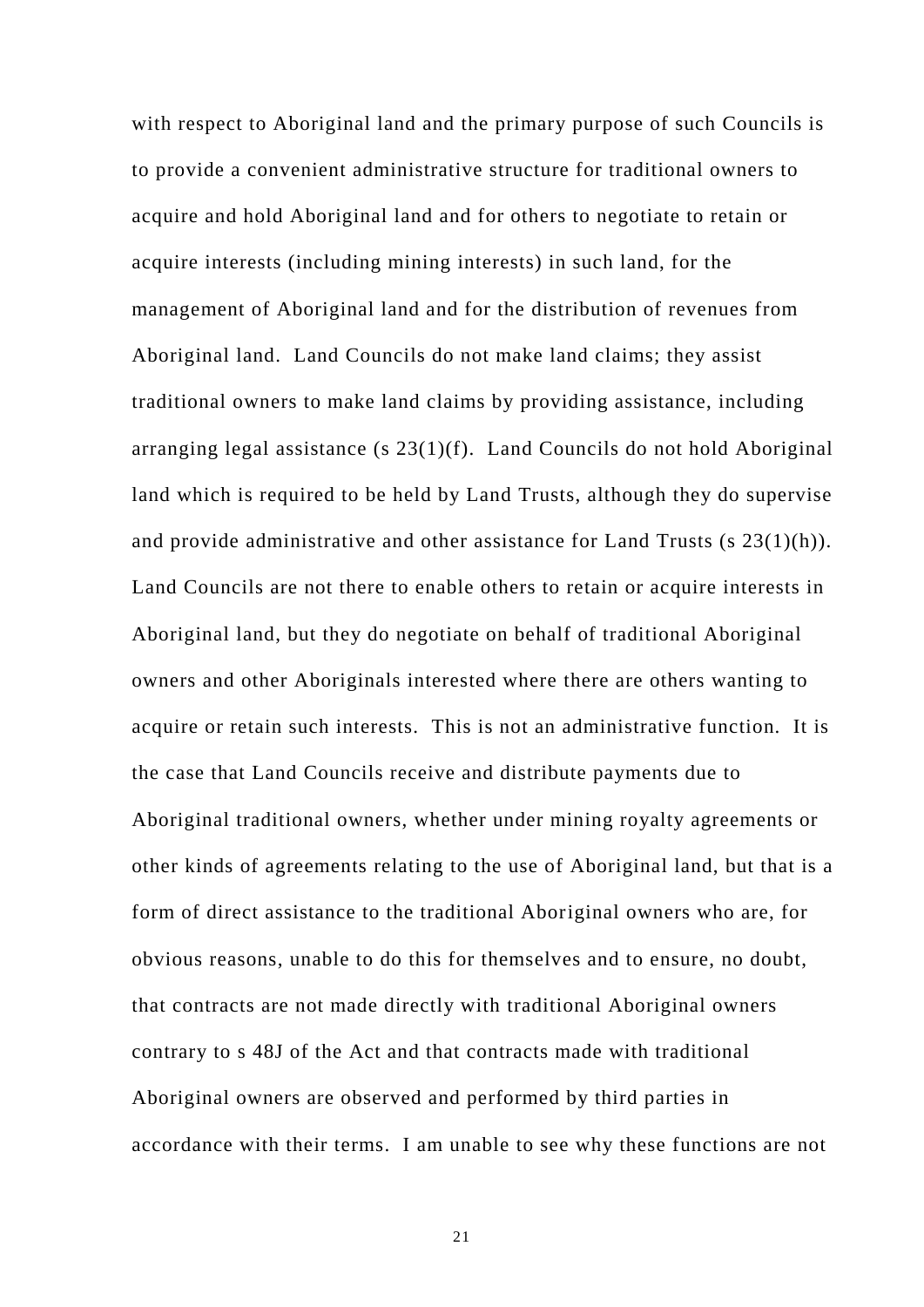beneficial in the relevant sense, given the circumstance that Aboriginals and traditional Aboriginal owners do not otherwise have the means to do this for themselves.

- [36] A submission was made on behalf of the respondent that the representative nature of Land Councils, whose members are chosen pursuant to s 29 of the Act by the Aboriginals living in the area of the Land Council, is indicative that Land Councils are not PBIs. In my opinion, the fact that a Land Council's members are chosen by the persons whose interests the Land Council is meant to serve merely reinforces the fact that the appellant is a "public" body; it does not detract from the status of the appellant as a PBI; c.f. *Maughton v Federal Commission of Taxation,* supra*,* at 397; *Lemm v Commissioner of Taxation,* supra*,* at 410-411. I do not see how this is otherwise relevant to the question.
- [37] Another matter relied upon was the method of funding of the appellant which, it was submitted, was "effectively funded by the very people it is intended to benefit". I am unable to accept this contention. The appellant's source of funding is from the Consolidated Revenue Fund. It may be that the ultimate source of this revenue is from mining royalties, but if that be so, the relevant royalties are those received or receivable by the Commonwealth or the Northern Territory in respect of a mining interest on Aboriginal Land: see ss  $63(2)$  and  $(4)$ , and ss  $64(1)$ ,  $(2)$ ,  $(3)$  and  $(7)$ . There is nothing in the Act which vests the ownership of minerals in the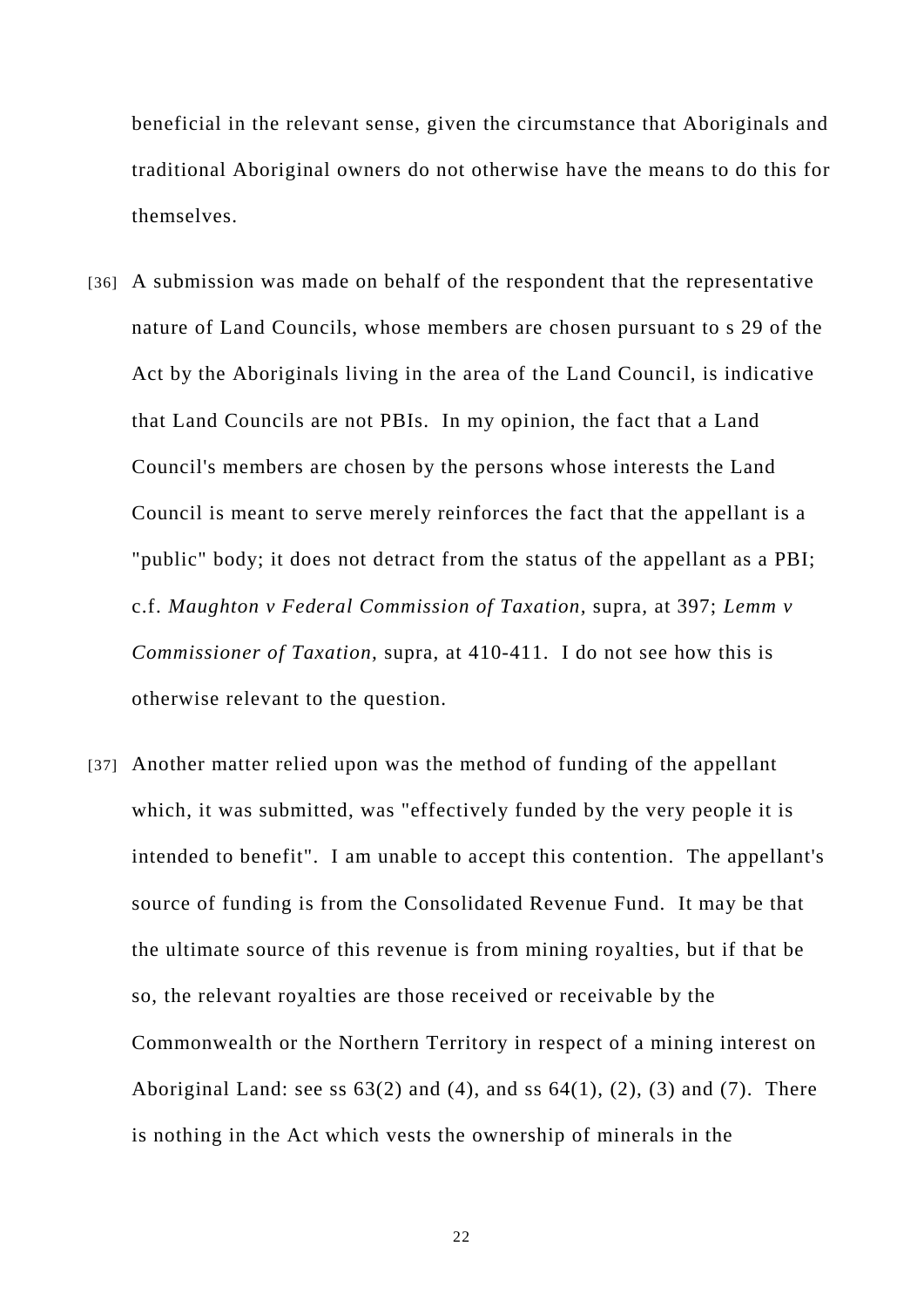Aboriginal land in a Land Trust; indeed the contrary is the case: see s 12(2). This contention is plainly wrong.

[38] A matter referred to by the learned trial judge as being a function which was not benevolent in itself or ancillary or incidental to functions which themselves are benevolent is the function conferred by  $s$  23(1)(ea) to:

> assist Aboriginals in the area of the Land Council to carry out commercial activities (including resource development, the provision of tourist facilities and agricultural activities) in any manner that will not cause the Land council to incur financial liability or enable it to receive financial benefit.

I do not see why this is not benevolent in relieving poverty or helplessness. The Land Council provides assistance for Aboriginals in its area; it is to gain nothing for itself, nor incur liabilities in doing so. Clearly the purpose of the provision is to assist Aboriginals to become economically independent and to provide employment opportunities. The lack of employment opportunities for Aboriginals living on Aboriginal land in the Northern Territory is notorious and is a cause of despair and hopelessness – a factor which in turn leads to crime and drunkenness as anyone familiar with conditions in the Territory will be all too familiar with. I have no doubt that this function is beneficial and respectfully disagree with the learned trial judge.

[39] Finally, there is one matter which was not argued before us which I wish to mention and that is this. Section 9(a) of the Pay-roll Tax Act exempts from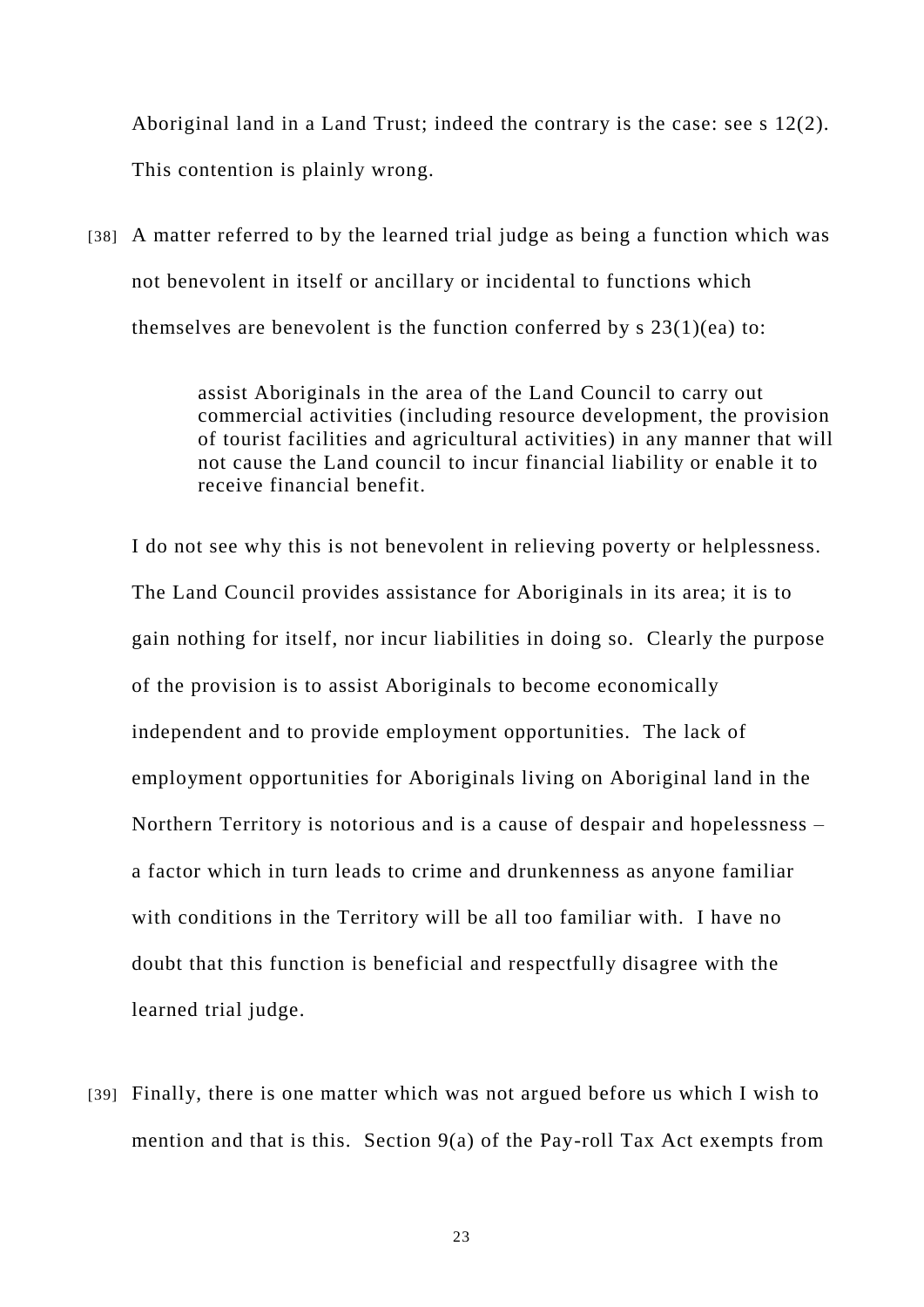pay-roll tax wages paid or payable by a public benevolent institution to a person during a period in respect of which the institution satisfies the Commissioner that the person is exclusively engaged in work of a public benevolent nature. As previously observed, this is a two-fold test. The Estate Duty Assessment Act 1941-1928 (Cth) upon which the decisions of the High Court were concerned did not contain a two-fold test in order to obtain the exemption. All of the leading cases (except one) which have dealt with the distinction to be drawn between ancillary powers which do not affect the status of a PBI and independent and collateral objects which do not affect such status, were cases which did not require proof of a twofold test. In *Royal Australian College of Surgeons v Federal Commissioner of Taxation* (1943) 68 CLR 436, s 23(e) of the Income Tax Assessment Act exempted the income of a "religious, scientific, charitable or public educational institution" from income tax. *Congregational Women of New South Wales v Thistlethwayte & Others* (1952-53) 87 CLR 375 at 442-4 concerned whether a gift by will was to a charity and therefore not invalid, as was *Stratten v Simpson* (1970) 125 CLR 138 at 159-60; *Cronulla Sutherland Leagues Club Ltd v Commissioner of Taxation* (1990) 23 FCR 82 dealt with an exemption under s  $23(g)(iii)$  of the Income Tax Assessment Act which required proof that the club was "established for the encouragement or promotion of an athletic game or sport". *Maclean Shire Council v Nangera Co-operative Society Ltd*, supra, which applied and followed these authorities, dealt with a rating exemption in respect of "land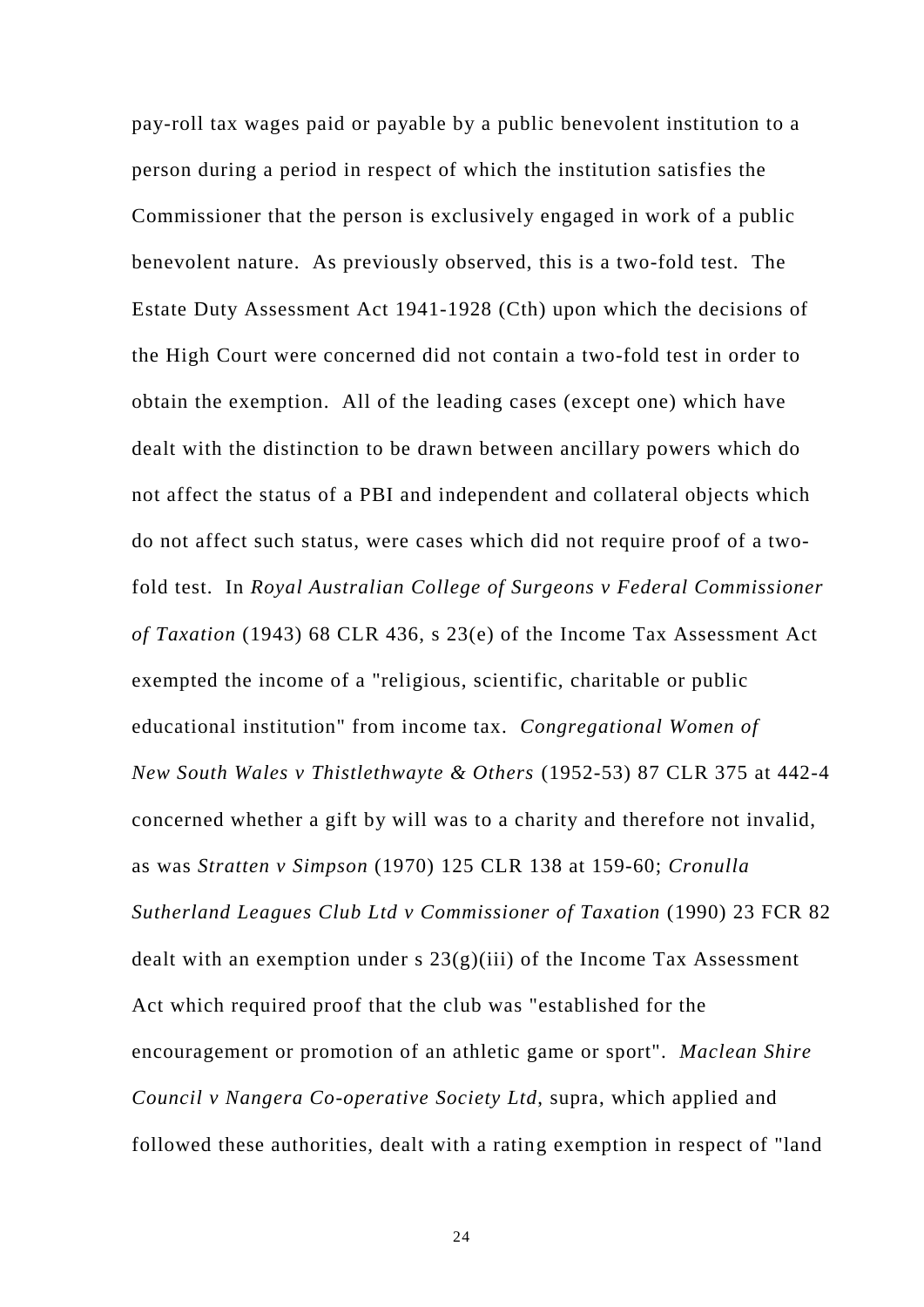which belongs to any public benevolent institution ... and is used or occupied by the institution ... for the purposes thereof", is admittedly a twofold test, but of a wholly different character from s 9(a) of the Pay-roll Tax Act. It is at least open to argument that all of these authorities are distinguishable and that the requirement for the tax-payer to satisfy the Commissioner that the wages of a person exclusively engaged in work of a public benevolent nature implies that, in order to be a PBI, the activities of the PBI need not be exclusively beneficial, as otherwise the second limb of the test in  $s \theta(a)$  would have no work to do. However, I do not rely on this in reaching my conclusion as the matter was not argued.

[40] In my opinion, the appeal should be allowed.

#### **Orders**

[41] The question now is what orders should be made? Counsel for the appellant submitted draft minutes of order which I have considered. The appellant seeks, inter alia, an order setting aside the assessment and remitting to the respondent the assessment of pay-roll tax, if any, payable by the appellant for further consideration according to law. Counsel for the respondent, Mr Durak SC, opposed the first of these orders because he was unable to find "a clear basis in the pay-roll tax legislation for an amended assessment". Further discussion between the Court and counsel left it unclear what the respondent's position was with respect to the question of remission and, in particular, whether the proceedings should be remitted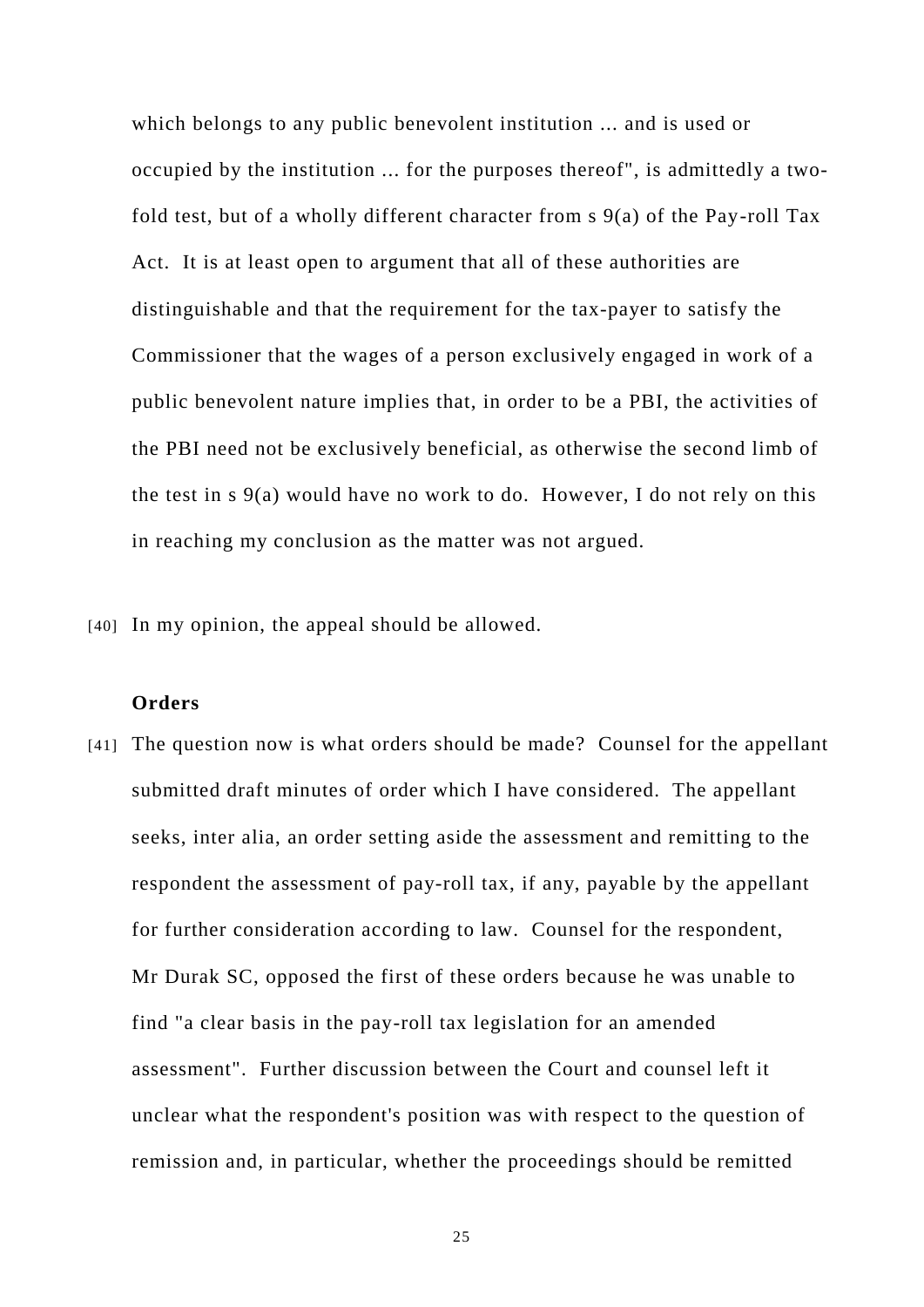either to Angel J, or to some other Judge of the Court, or to the Commissioner.

[42] The Taxation (Administration) Act has a provision (s 97) enabling the Commissioner to amend an assessment. However, that Act does not generally apply to the Pay-roll Tax Act (see the definition of "this Act" in s 4(1) of the Taxation Administration) Act.)Also, for reasons which are not clear, s 4 of the Pay-roll Tax Act, which provided that the Commissioner of Taxes appointed pursuant to the Taxation (Administration) Act has the general administration of the Pay-roll Tax Act, was repealed by s 29 of *Act No. 37 of 1980*. Nevertheless, the Commissioner of Taxes exercises certain powers and functions under the Pay-roll Tax Act: see, for example, ss 12 and 13 of the Act, and s 3(1) which defines "the Commissioner". Although the Commissioner has power under s 19(1) to assess the amount of wages paid or payable and to calculate the tax payable thereon, and to issue default assessments under ss 19(2) and 19 (2B) of the Pay-roll Tax Act, I am unable to find any provision similar to s 97 of the Taxation (Administration) Act which would enable the Commissioner to issue an amended assessment. The Commissioner has power to allow an objection under s 34, but once the objection is disallowed, it would appear that he has no power to reduce the assessment to nil if he subsequently changes his mind.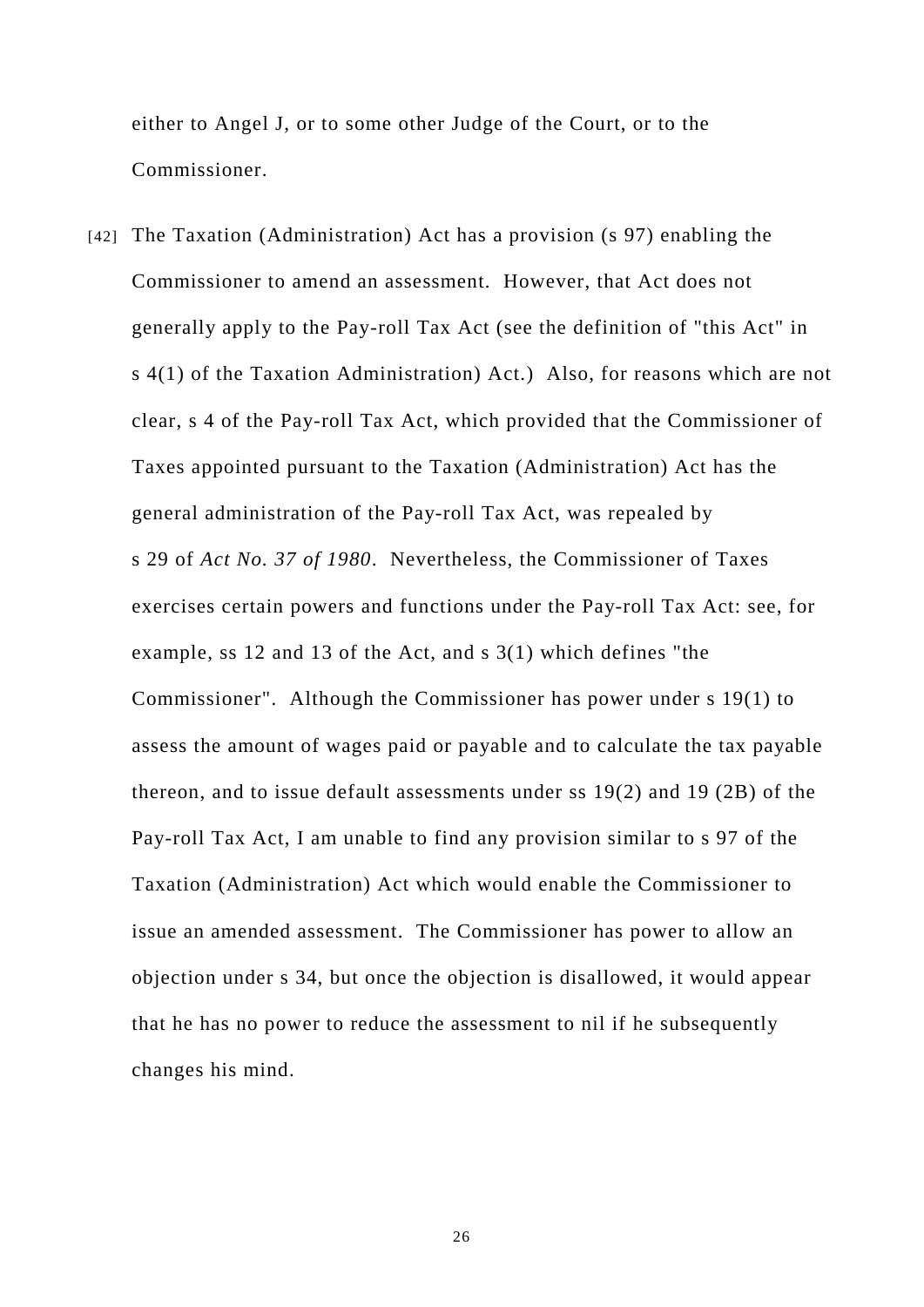- [43] As already noted previously, the Commissioner disallowed the objection to the assessment relying on both limbs of s 9(a), and the appeal relates to both limbs. Only one of those limbs was considered by Angel J.
- [44] In the circumstances, I consider that the proper course is not to set aside the assessment at this stage. I understand that the reason for the Commissioner's disallowance of the objection was based on the same grounds in relation to both limbs of s 9(a) and it is now desired that the Commissioner reconsider the second limb of  $s \theta(a)$  on the basis of further facts not previously considered, which the commissioner contends can be relied upon on the further hearing of the appeal: see *Federal Commisioner of Taxation v Wade* (1951) 84 CLR 105. If the Commissioner and the appellant can reach agreement, it may be that the appeal to the Supreme Court can be disposed of by consent orders. If no agreement can be reached, the Court can still dispose of the remaining ground, and I agree with the Chief Justice that it is up to the parties to arrange for that aspect of the appeal to the Supreme Court to be brought on for hearing.
- [45] I would therefore propose the following orders:
	- 1. The appeal be allowed and the judgment and orders made by Angel J on 21 December 2001 be set aside.
	- 2. Delare that from 1 July 1977 until 21 December 2001, the appellant was and has been a public benevolent institution for the purposes of s 9(a) of the Pay-roll Tax Act.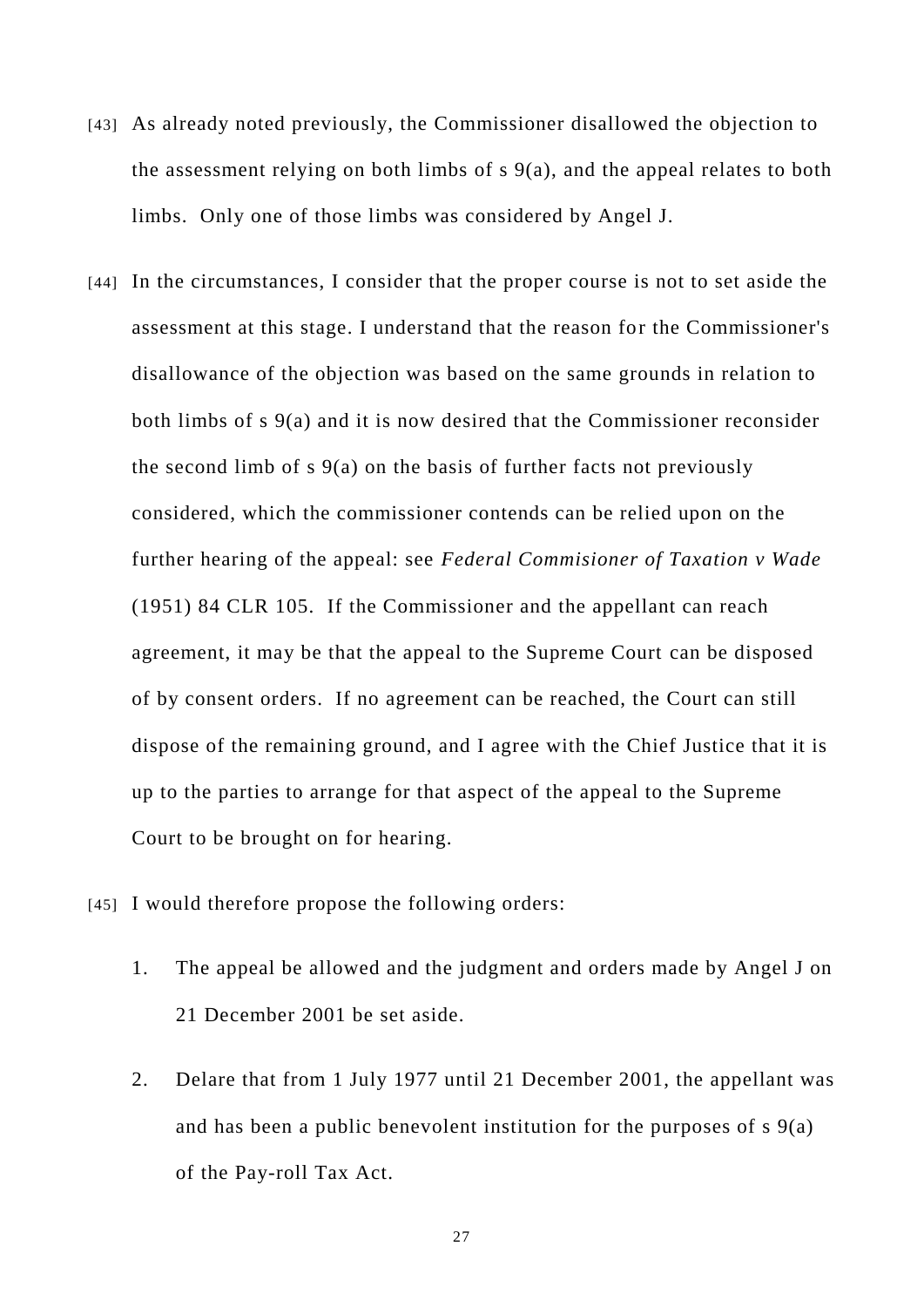- 3. The respondent is to pay the appellant's costs of the appeal and of the proceedings in the Supreme Court to date to be taxed.
- 4. Certify fit for two counsel.

## **Thomas J:**

- [46] The appeal raises the issue as to whether the appellant, the Northern Land Council, is a public benevolent institution for the purposes of s 9(a) of the Pay-roll Tax Act 1978 (NT). The primary Judge held that it is not.
- [47] Section 9(a) of the Pay-roll Tax Act 1978 provides as follows:

Section 6 does not apply to wages paid or payable -

by a religious or public benevolent institution, or by a public hospital, to a person during a period in respect of which the institution or hospital, as the case may be, satisfies the Commissioner that the person is exclusively engaged in the religious work, work of a public benevolent nature or work of the hospital of a kind ordinarily performed in connection with the conduct of public hospitals, as the case may be;

that are prescribed by the Regulations.

- [48] The Northern Land Council was established by the Aboriginal Land Rights (Northern Territory) Act Part III.
- [49] Section 23 of the Aboriginal Land Rights (Northern Territory) Act sets out the functions of the Land Council. These functions are extensive and predominantly concern management of Aboriginal land which includes consultation with traditional owners and other interested Aboriginal persons, to assist Aboriginal persons claiming to have a traditional land claim or who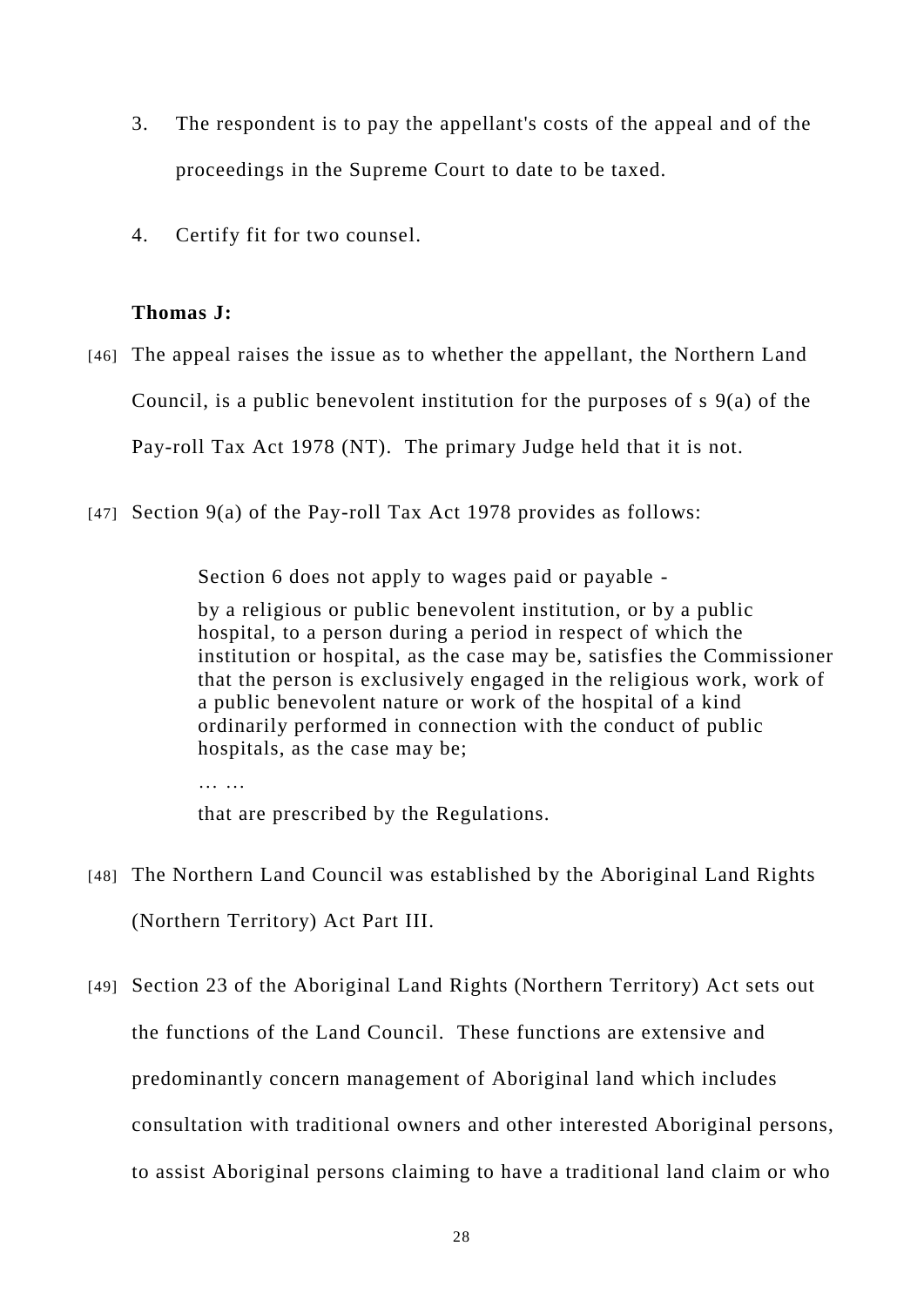wish to carry out commercial activities on Aboriginal land. It also includes functions in relation to the protection of sacred sites, access to Aboriginal land and schemes for the management of wildlife on Aboriginal land.

- [50] The Northern Land Council also has functions conferred on it as a representative Aboriginal Torres Strait Islander Body under Part 10 of the Native Title Act. Under s 203BB of that Act the Northern Land Council facilitates and assists in the recognition of native title for Aboriginals.
- [51] This matter came to the Supreme Court by way of appeal from the decision of the Commissioner of Taxes (Northern Territory). The issue for determination on appeal to his Honour was whether the Land Council is a public benevolent institution for the purposes of the Act.
- [52] The expression "public benevolent institution" was considered by the High Court in *Perpetual Trustee Company Limited v The Federal Commissioner of Taxation* (1931) 45 CLR 224 Starke J at 232 to mean, "in my opinion, an institution organized for the relief of poverty, sickness, destitution, or helplessness". Dixon J said at 233:

The words 'benevolent institution' are commonly used in combination to denote bodies organized for the relief of poverty or of distress.

[53] The Aboriginal Land Rights (Northern Territory) Act 1976 is described as:

An Act providing for the granting of Traditional Aboriginal Land in the Northern Territory for the benefit of Aboriginals, and for other purposes.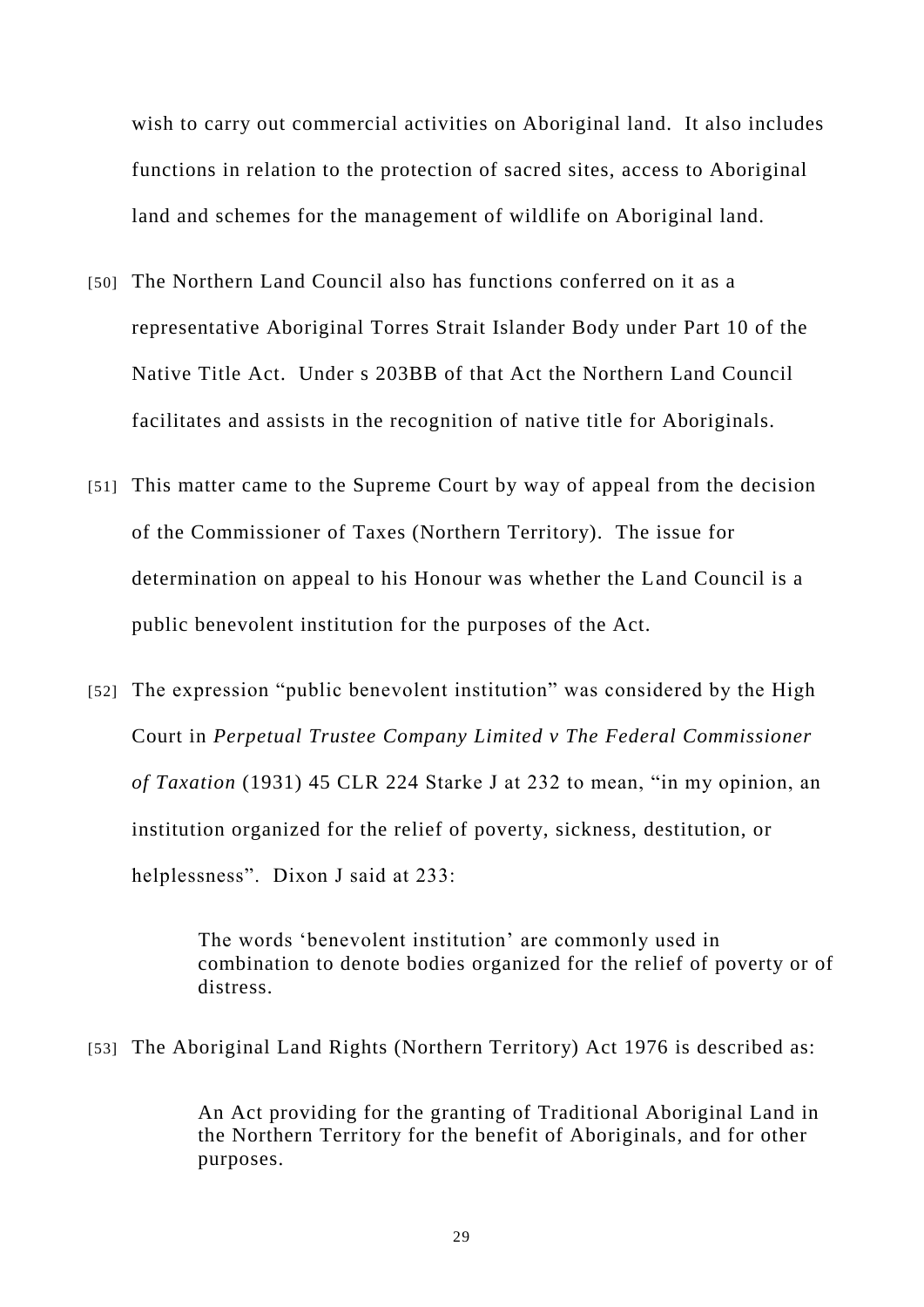[54] Section 23 of the Act sets out the functions of the Land Council and

provides as follows:

(1) The functions of a Land Council are:

(a) to ascertain and express the wishes and the opinion of Aboriginals living in the area of the Land Council as to the management of Aboriginal land in that area and as to appropriate legislation concerning that land;

(b) to protect the interests of traditional Aboriginal owners of, and other Aboriginals interested in, Aboriginal land in the area of the Land Council;

(ba) to assist Aboriginals in the taking of measures likely to assist in the protection of sacred sites on land (whether or not Aboriginal land) in the area of the Land Council;

(c) to consult with traditional Aboriginal owners of, and other Aboriginals interested in, Aboriginal land in the area of the Land Council with respect to any proposal relating to the use of that land;

(d) where the Land Council holds in escrow a deed of grant of land made to a Land Trust under s 12:

(i) to negotiate with persons having estates or interests in that land with a view to the acquisition of those estates or interests by the Land Trust; and

(ii) until those estates or interests have been so acquired, to negotiate with those persons with a view to the use by Aboriginals of the land in such manner as may be agreed between the Land Council and those persons;

(e) to negotiate with persons desiring to obtain an estate or interest in land in the area of the Land Council:

(i) where the land is held by a Land Trust- on behalf of traditional Aboriginal owners (if any) of that land and of any other Aboriginals interested in the land; and

(ii) where the land is the subject of an application referred to in para 50 (1)(a)- on behalf of the traditional Aboriginal owners of that land or on behalf of any other Aboriginals interested in the land;

(ea) to assist Aboriginals in the area of the Land Council to carry out commercial activities (including resource development, the provision of tourist facilities and agricultural activities), in any manner that will not cause the Land Council to incur financial liability or enable it to receive financial benefit;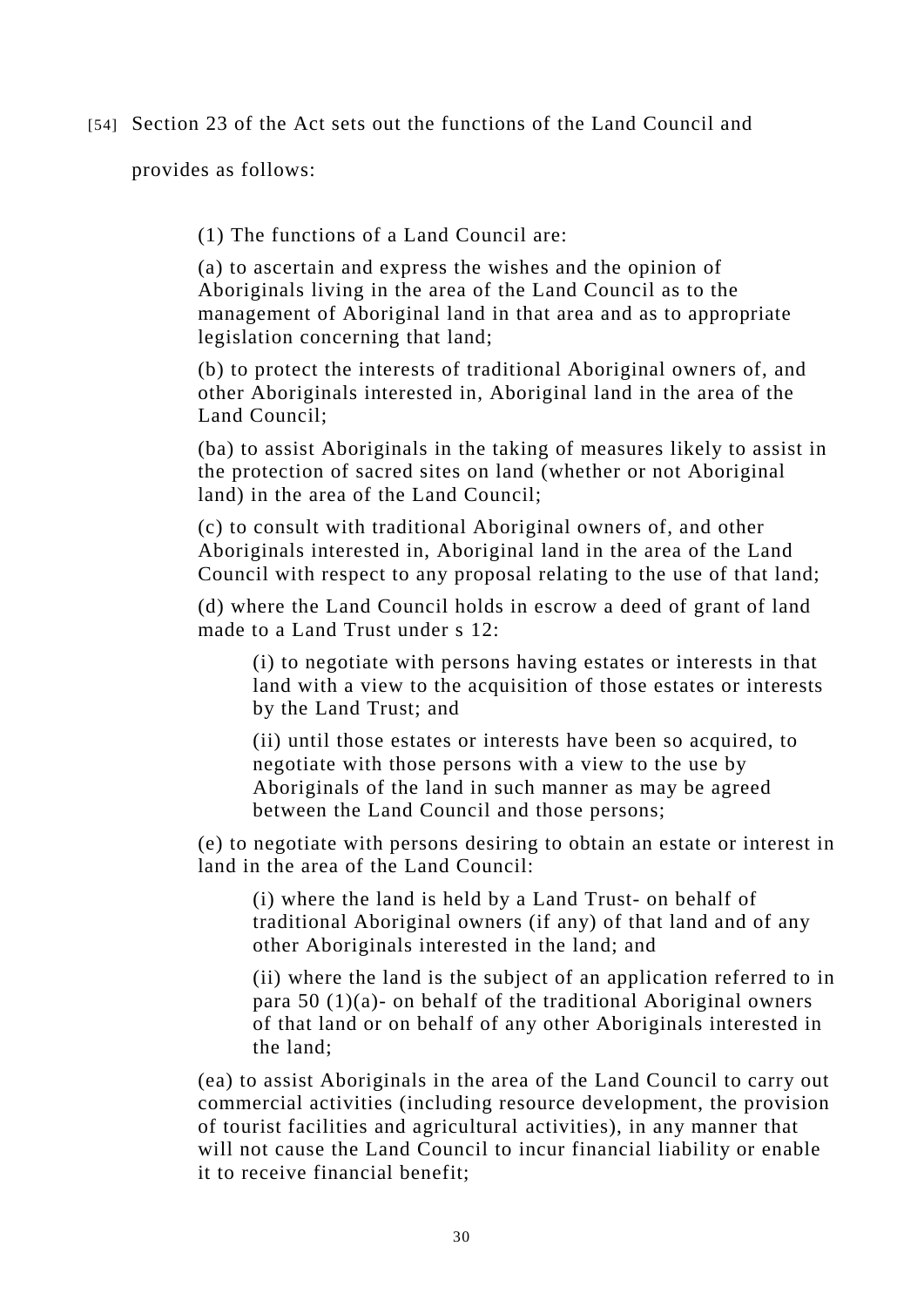(f) to assist Aboriginals claiming to have a traditional land claim to an area of land within the area of the Land Council in pursuing the claim, in particular, by arranging for legal assistance for them at the expense of the Land Council;

(fa) to negotiate, and enter into agreements, as necessary, for the purposes of s 70(4);

(g) to compile and keep:

(i) a register recording the names of the members of the Land Council; and

(ii) a register recording the names of the members of the Land Trusts holding, or established to hold, Aboriginal land in its area and descriptions of each area of such Aboriginal land; and

(h) to supervise, and provide administrative or other assistance for, Land Trusts holding, or established to hold, Aboriginal land in its area.

(2) A Land Council may, with the approval of the Minister, perform any functions that may be conferred on it by a law of the Northern Territory, including, without limiting the foregoing, functions in relation to:

(a) the protection of sacred sites;

(b) access to Aboriginal land; and

(c) schemes for the management of wildlife on Aboriginal land.

(3) In carrying out its functions with respect to any Aboriginal land in its area, a Land Council shall have regard to the interests of, and shall consult with, the traditional Aboriginal owners (if any) of the land and any other Aboriginals interested in the land and, in particular, shall not take any action, including, but not limited to, the giving of consent or the withholding of consent, in any matter in connexion with land held by a Land Trust, unless the Land Council is satisfied that:

(a) the traditional Aboriginal owners (if any) of that land understand the nature and purpose of the proposed action and, as a group, consent to it; and

(b) any Aboriginal community or group that may be affected by the proposed action has been consulted and has had adequate opportunity to express its view to the Land Council.

(4) The reference in paragraph  $(1)(e)$  to an estate or interest in land includes a reference to a licence in respect of that land.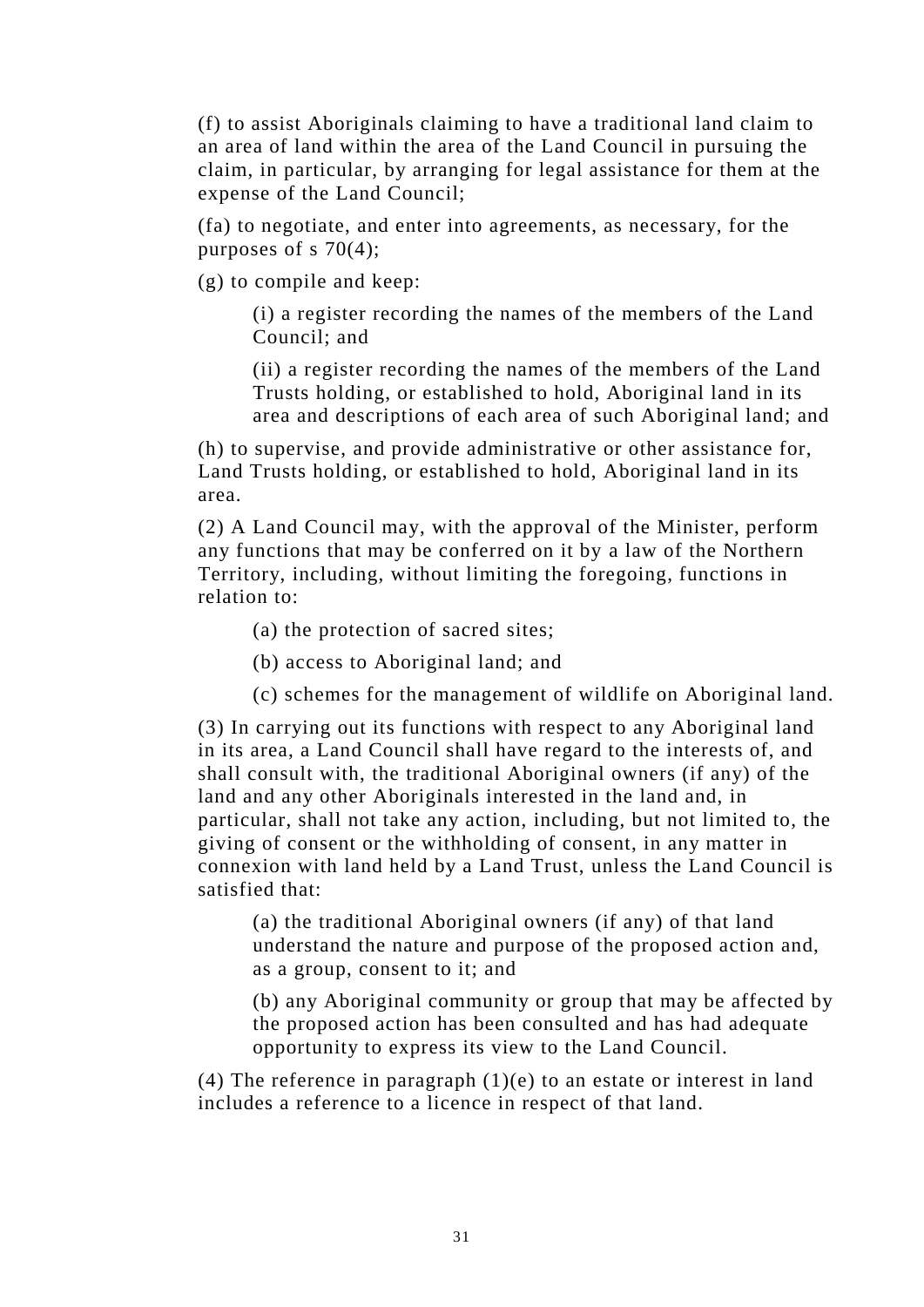[55] Paragraph 769 of the report prepared by the Aboriginal Land Rights Commission, the "Woodward Report", states (AB 962):

> 769. There will be no immediate and dramatic change in the Aborigine's manner of living. In truth, the granting of land rights can only be a first step on a long road towards self sufficiency and eventual social and economic equality for Aborigines.

[56] The recommendations from this report formed the basis of the then proposed

Aboriginal Land Rights (Northern Territory) Bill 1975.

[57] In the Second Reading Speech, Mr Les Johnson, the then Minister for

Aboriginal Affairs, stated on 16 October 1975 at p 2225 (AB967):

In proposing this legislation, the Government endorses Mr Justice Woodward's view that cash compensation in the pockets of this generation of Aboriginals would be no answer to the legitimate land claims of a people with a distinct past who want to maintain their separate identity in the future. This legislation will at last give Aboriginal ownership in our law over land which, according to their traditional law, belongs to them, and they to it. Future generations of Aboriginals will continue to reap the benefits of the land base this Bill will provide for the Aboriginal people of the Northern Territory.

[58] On 4 June 1976 the subsequent Minister for Aboriginal Affairs stated at

p 308 (AB 968):

… The Bill gives effect to that policy and, further, will provide Aborigines in the Northern Territory with the opportunity to claim and receive title to traditional Aboriginal land outside reserves. The Government believes that this Bill will allow and encourage Aborigines in the Northern Territory to give full expression to the affinity with land that characterised their traditional society and gave a unique quality to their life.

Most of us now appreciate more sensitively than in the past that traditional Aborigines think, feel and act about land according to a plan of life a world apart from ours. Traditional Aborigines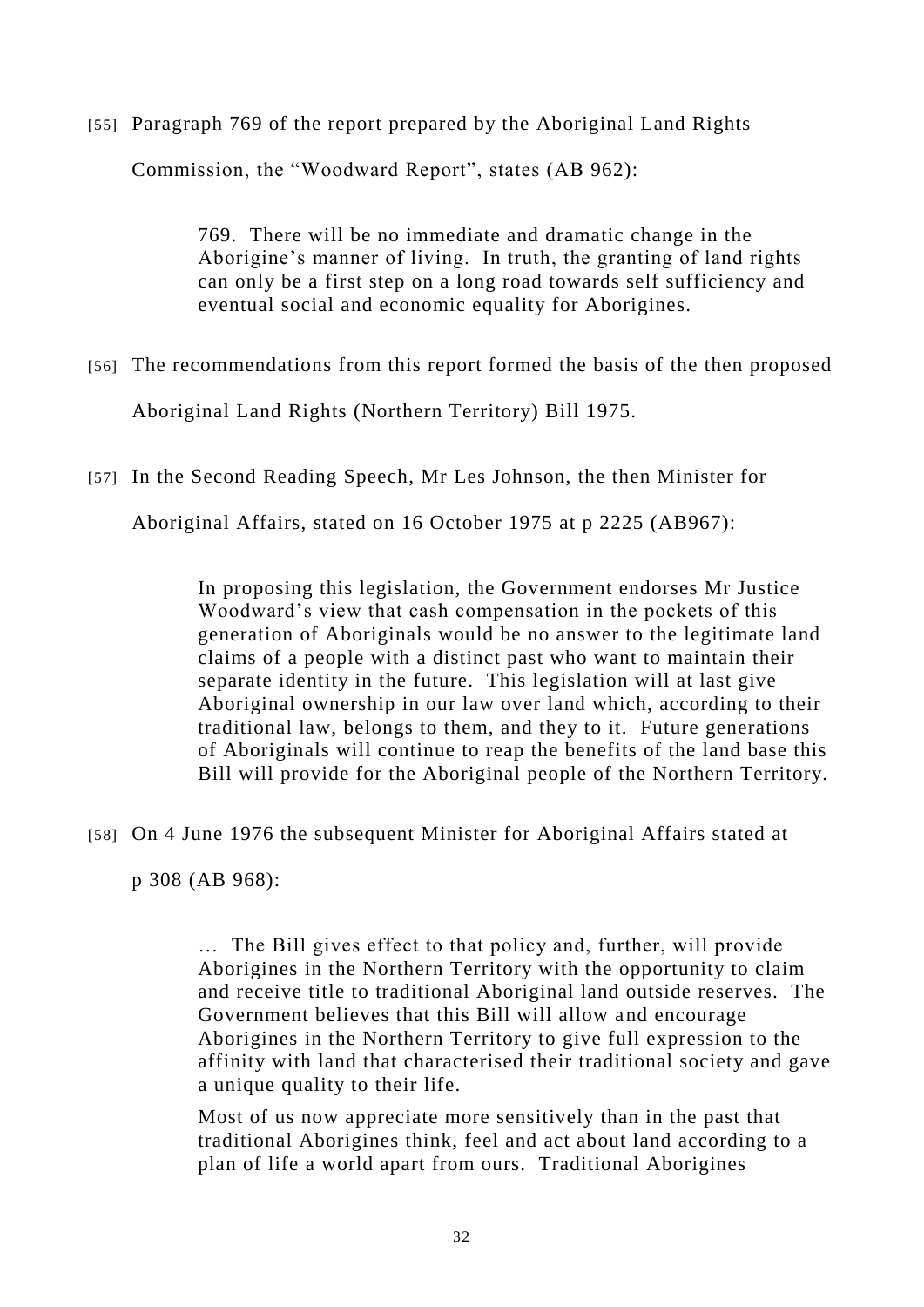associate identifiable groups of people with particular 'countries' or tracts of territory in such a way that the link was publicly reputed to express both spiritual and physical communication between living people and their 'dream time' ancestors and between the 'country' as it now is and the 'ancestral' country which had been given its names, its physical features, its founding stocks of food and water, and its owners and possessors by the ancestors themselves. It is believed that ancestors left in each 'country ' certain vital powers that, used properly by the right people, make that 'country' fruitful and ensure a good life for people forever. Everywhere there was a plan of life – a good and satisfying life – based on an identifiable and unmistakable group of people forming a descent group or 'clan', living with relation to an identifiable territory publicly recognised as the 'country' of the group because of the actions of ancestors who had left in each 'country' sacred memorials – the totems and totemic sites of which we hear so much – as proof of entitlement for, and to guide and discipline, their descendants. The depth of appeal that an Aboriginal's 'country' has for him can be gauged by the pictures he may paint, the songs he may sing, the stories he may tell and the dances he may perform. His 'country' – no matter how stricken a wilderness it may seem to others – is to him a Canaan, from which his spirit came and where he wants his bones to rest. In the Northern Territory Aboriginal communities still wanting to maintain and live by their culture and social forms involving land in the sense I have described will be enabled by this Bill to do so.

[59] The argument for the appellant is that the question of whether a body is a public benevolent institution for the purposes of s 9(a) of the Act is to be answered by an inquiry as to the benefits provided by the body and the person to whom the benefits are provided. The submission for the appellant is that if the benefit provided promotes the relief of a disadvantage and appreciable section of the community, the body providing the benefit answers the description of a public benevolent institution.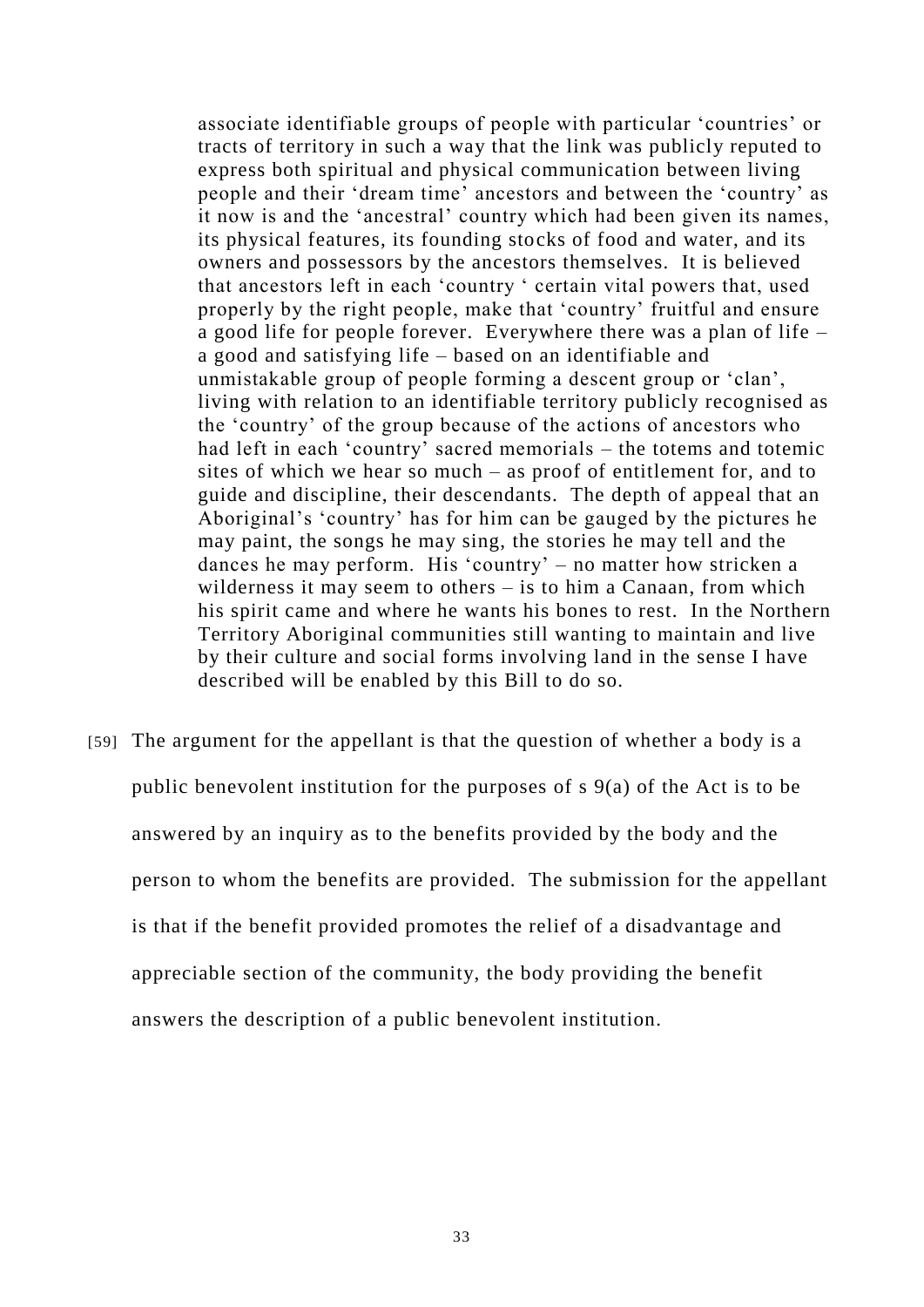### **Factual Background**

[60] On 7 August 1997, the Corporate Services Manager for the Northern Land Council wrote to the Commissioner of Taxes advising that the Northern Land Council

> … will not be submitting a Pay-Roll Tax return for the month of July 1997 on the basis that the NLC considers that it is a Public Benevolent Institution (PBI) and that during July (and all other periods), all wages were paid to persons exclusively engaged in work of a public benevolent nature.

- [61] On 11 August 1997, a default assessment notice issued on behalf of the Commissioner for Taxes in accordance with s 19(2)(a) of the Northern Territory Pay-roll Tax Act.
- [62] On 27 August 1997, the Northern Land Council paid the amount of \$20,093.75 in response to the Default Assessment at the same time giving the Commissioner an objection in writing to the assessment on the same ground as those set out in letter dated 7 August 1997.
- [63] On 31 December 1999, the Commissioner of Taxes by letter to the Northern Land Council disallowed the objection inter alia giving the following reasons (AB1209 – AB1210):

I have carefully considered the objection lodged by the Northern Land Council ("the Council) pursuant to section 34 of the Pay-roll Tax Act (NT) ("the Act"). Based on all the information placed before me (in particular the information relating to the statutory functions of the Council and the activities it performs) and the submissions in support of the grounds of objection, I have disallowed the objection for the following reasons.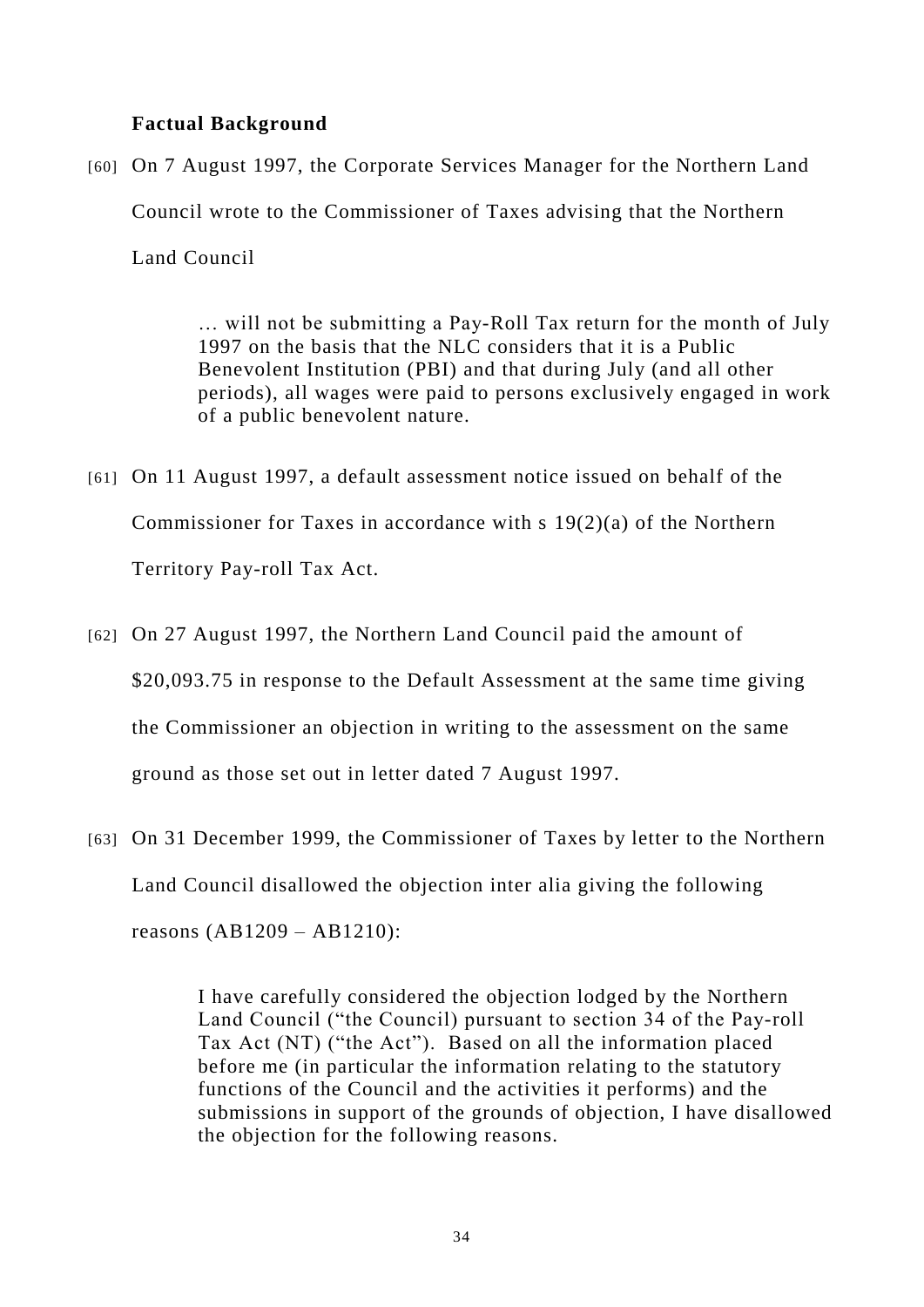Section 9 of the Act provides, in effect, that wages paid or payable by a public benevolent institution to a person during a period in respect of which the institution satisfies the Commissioner that the person is exclusively engaged in work of a public benevolent nature are exempt from pay-roll tax.

The relevant exemption set out in subsection 9(a) will only apply if two limbs (or, in the alternative, one subject qualified by a matter) are satisfied:

- 1. the wages must be paid or payable by a public benevolent institution; and
- 2. the wages must be paid to a person exclusively engaged in work of a public benevolent nature.

As you are no doubt aware, the Commissioner of Taxes has no power to decide whether the Council is a public benevolent institution (see *Commissioner of Taxes v Tangentyere Council Incorporated* (1992) 107 FLR 470). Conversely, the Commissioner does have the requisite power to decide whether the second limb of subsection 9(a) is satisfied.

The two limbs are inextricably linked in that the first limb requires a public benevolent institution (which does not include an organisation that performs governmental functions) to, amongst other things, provide direct aid to relieve poverty, sickness, suffering, distress, misfortune, destitution, or helplessness, and the second limb ensures that the pay-roll tax exemption only applies to wages paid or payable to employees engaged in activities (that are not governmental in nature) that provide direct aid to relieve poverty, etc or activities that are incidental thereto (eg. administrative or executive functions that facilitate the provision of direct aid).

After having considered the statutory framework under which the Council is established and operates, and the Council's operations (being governmental in nature), it is my view that all of the Council's employees are not 'exclusively' engaged in 'work of a public benevolent nature', and accordingly, all the wages paid or payable by the Centre to its employees are subject to pay-roll tax.

[64] On 28 January 2000, the Northern Land Council commenced proceedings in

the Supreme Court as an appeal against the Commissioner's decision of

31 December 1999.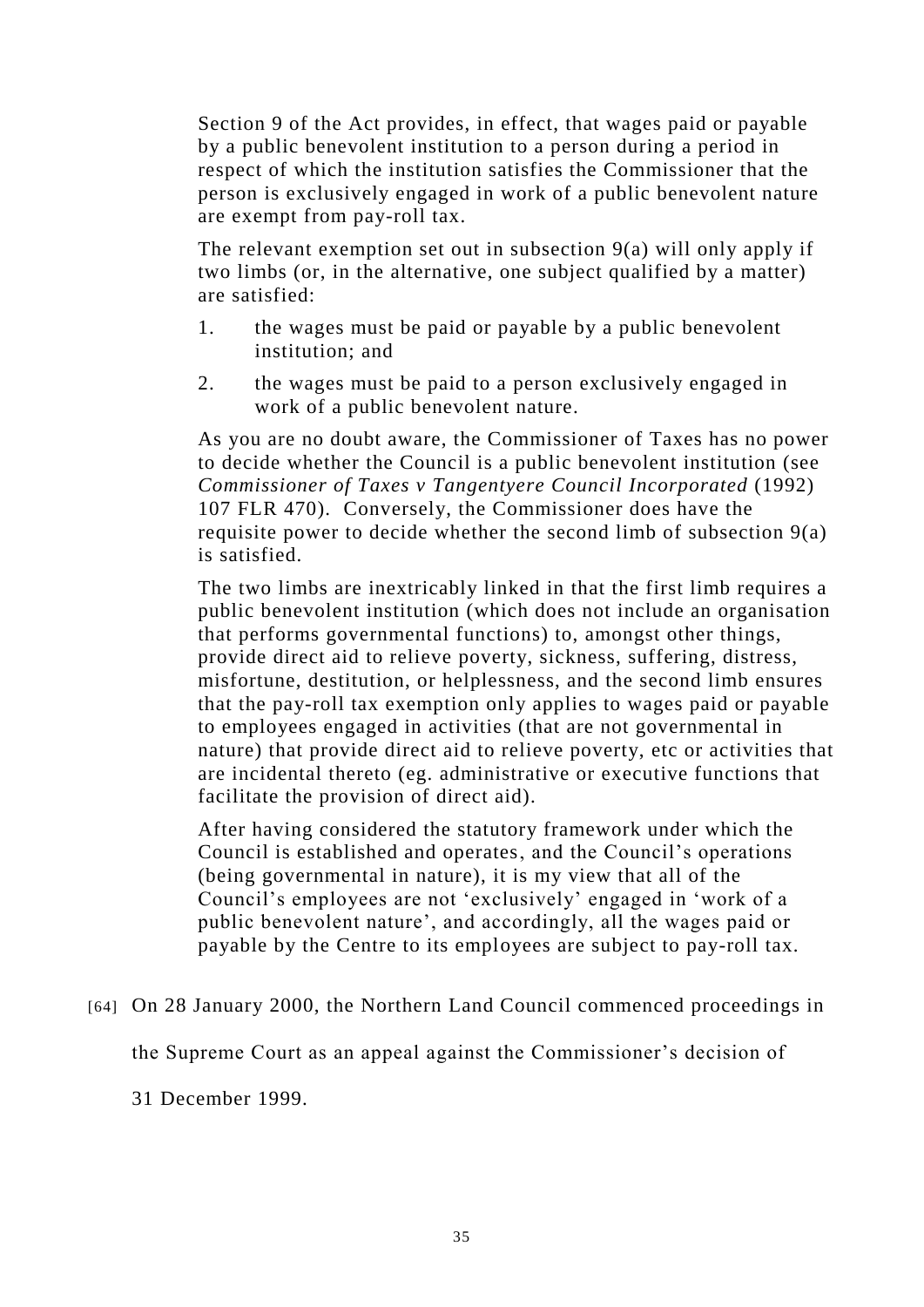- [65] This appeal was lodged pursuant to s 35 of the Pay-roll Tax Act 1978. The appeal against the determination of the Commissioner also sought declaratory relief.
- [66] On 8 August 2001, the Commissioner of Taxes filed a statement of facts, issues and contentions and stated at paragraph 1:

The Commissioner agrees that Aboriginal people in the Northern Territory of Australia, as a class, are generally in need of protection and assistance and the performance by the NLC of its functions is of benefit to them.

- [67] On 1 August 2001, the Northern Land Council filed a Notice to Admit Facts.
- [68] On 15 August 2001, the Commissioner of Taxes filed a Notice of Dispute which did not dispute the following:

Paragraph 9(1) Aboriginal people in the Northern Territory are in:

- (a) a disadvantaged position
- (b) need of protection and assistance.

Paragraph 11. The principle operations and activities of the Land Council are conducted

- (1) for the benefit of:
	- (a) Aboriginal people in the Northern Territory
	- (b) traditional Aboriginal owners of land in the Northern Territory
	- (c) other Aboriginals interested in Aboriginal land in the Northern Territory.

Paragraph 12(1). Aboriginal people in the Northern Territory; are an appreciable section of the community.

The Commissioner of Taxes disputed that Paragraph 9(2) traditional Aboriginal owners of land in the Northern Territory and (3) other Aboriginals interested in Aboriginal land in the Northern Territory; are in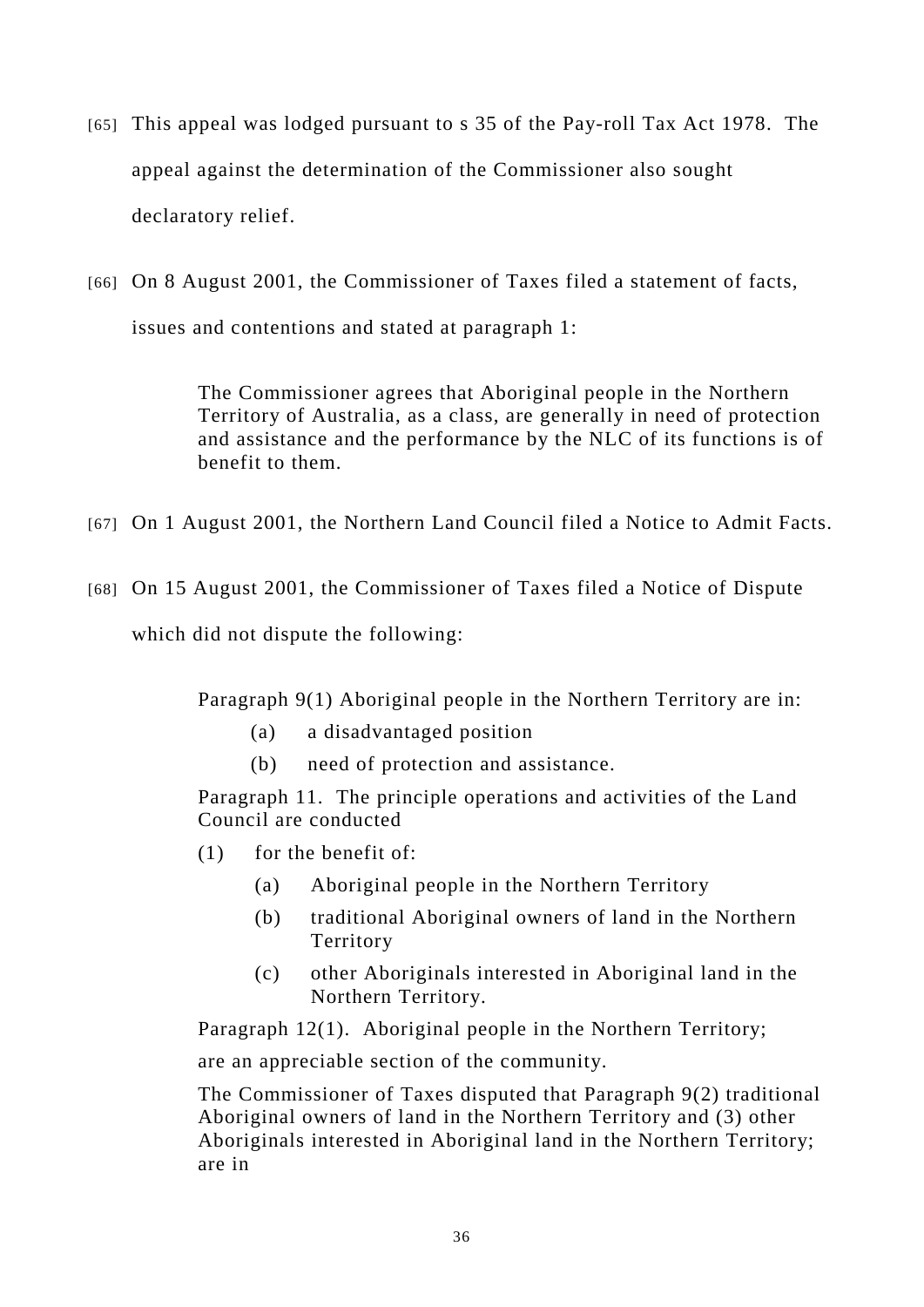- (a) a disadvantaged position
- (b) need of protection and assistance

and further disputed 12(2) and (3) that they are an appreciable section of the community.

[69] On 19 June 2001, the Master made an order that:

The question whether the appellant is a public benevolent institution for the purposes of subsection 9(a) of the Pay-roll Tax Act 1978 (NT) be heard and determined separately and as a preliminary issue at the hearing of the appeal scheduled for 30 and 31 August 2001.

- [70] Following a hearing on this issue, his Honour the primary Judge concluded that the Northern Land Council is not a public benevolent institution, and gave judgment for the Commissioner.
- [71] In submissions to this Court, counsel for the appellant drew our attention to certain findings made by the trial Judge which counsel for the appellant summarised as follows:

In the course of his reasons for judgment the primary judge made certain findings, including:

- (1) The restoration of traditional Aboriginal land under the Land Rights Act seeks to ameliorate the harmful social consequences that flow from the dispossession of traditional Aboriginal owners from their land.
- (2) The functions of the Land Council are directed to benefiting the Aboriginal community in the Northern Territory generally and the traditional Aboriginal owners of Aboriginal land in particular.
- (3) The underlying objects of the Land Council are to assist in the restoration and management of land for the benefit of Aboriginal people living in its area of responsibility.
- (4) The underlying objects of the functions conferred on the Land Council under the Native Title Act concern the restoration of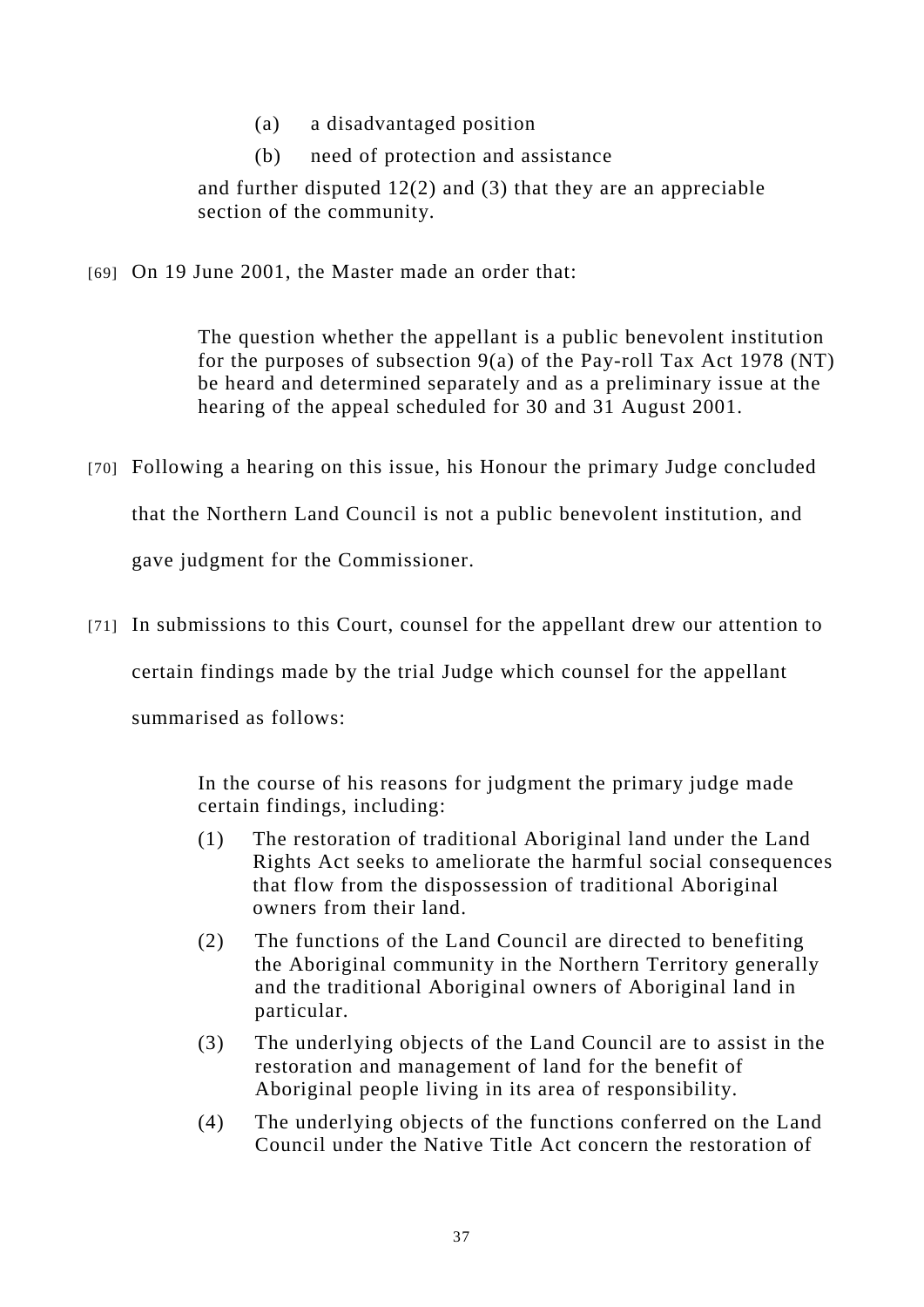land to dispossessed Aboriginal people and the management of such land once restored.

- (5) Insofar as the activities of the Land Council involve the representation of Aboriginal interests in policy development, that function is incidental to the principal functions of the restoration of Aboriginal land and the management of Aboriginal land.
- (6) Any ministerial control over the Land Council is limited and defined and the responsible Minister has no general power to give directions to the Land Council on the exercise of its functions.
- (7) The Land Rights Act confers on the Land Council a funding and coordinating role in respect of Aboriginal Councils, Incorporated Aboriginal Associations and other eligible Aboriginal bodies and establishes a system whereby these organizations are the conduit for welfare dispensed by the Land Council.
- [72] The primary Judge referred to and quoted from submissions on behalf of the respondent putting forward six reasons why the Northern Land Council could not be a public charity. In his reasons for judgment, his Honour the trial Judge, quoted the respondent's further submission in full. I have summarised these submissions as follows:
	- (1) The Northern Land Council was not formed to act as a charity. The respondent says that the evidence makes it plain that the Land Rights Act was introduced not to assist disadvantaged Aborigines, but to recognise the title of traditional owners. This was a matter of justice, not charity.
	- (2) The benefits provided by the Northern Land Council are prescribed by statute where the recipients have a right to the performance of a body's functions, that performance is not charitable.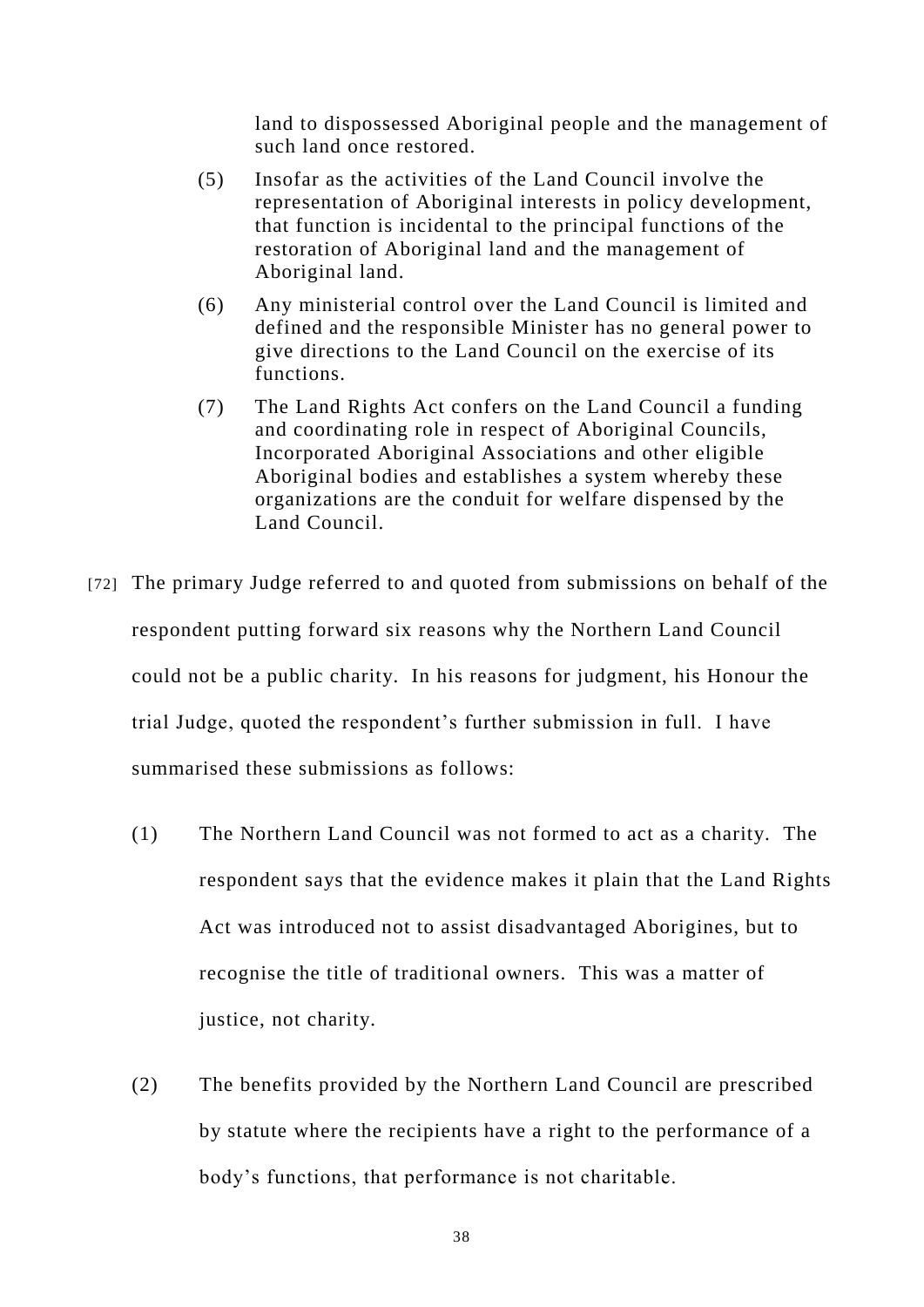- (3) The Northern Land Council regards its own primary role as one of providing representation for Aboriginals in its area in connection with land and it is so regarded by others.
- (4) There would be something odd and inappropriate, even patronising and possibly offensive to everyone about the suggestion that their own representative body, funded from mining royalty equivalent in relation to their land, should be treated as charity.
- (5) Members of the Aboriginal community might greet the statement that the Land Council was a "benevolent institution" with amazement, perhaps with indignation.
- (6) The essential requirement of a public charity is that it dispenses aid to all members of the relevant class of beneficiaries irrespective of all other factors other than need. That is not the basis on which land rights are granted. They are granted only to some and "critical to the whole scheme of the legislation is the concept of "traditional aboriginal owners". The Northern Land Council provides benefits to the wider Aboriginal community but the privacy given to the rights of traditional owners is a major obstacle to the recognition of the Northern Land Council as analogous to a charity
- [73] In their written submissions the appellant identifies the matters they contend are errors on the party of the primary Judge. They are: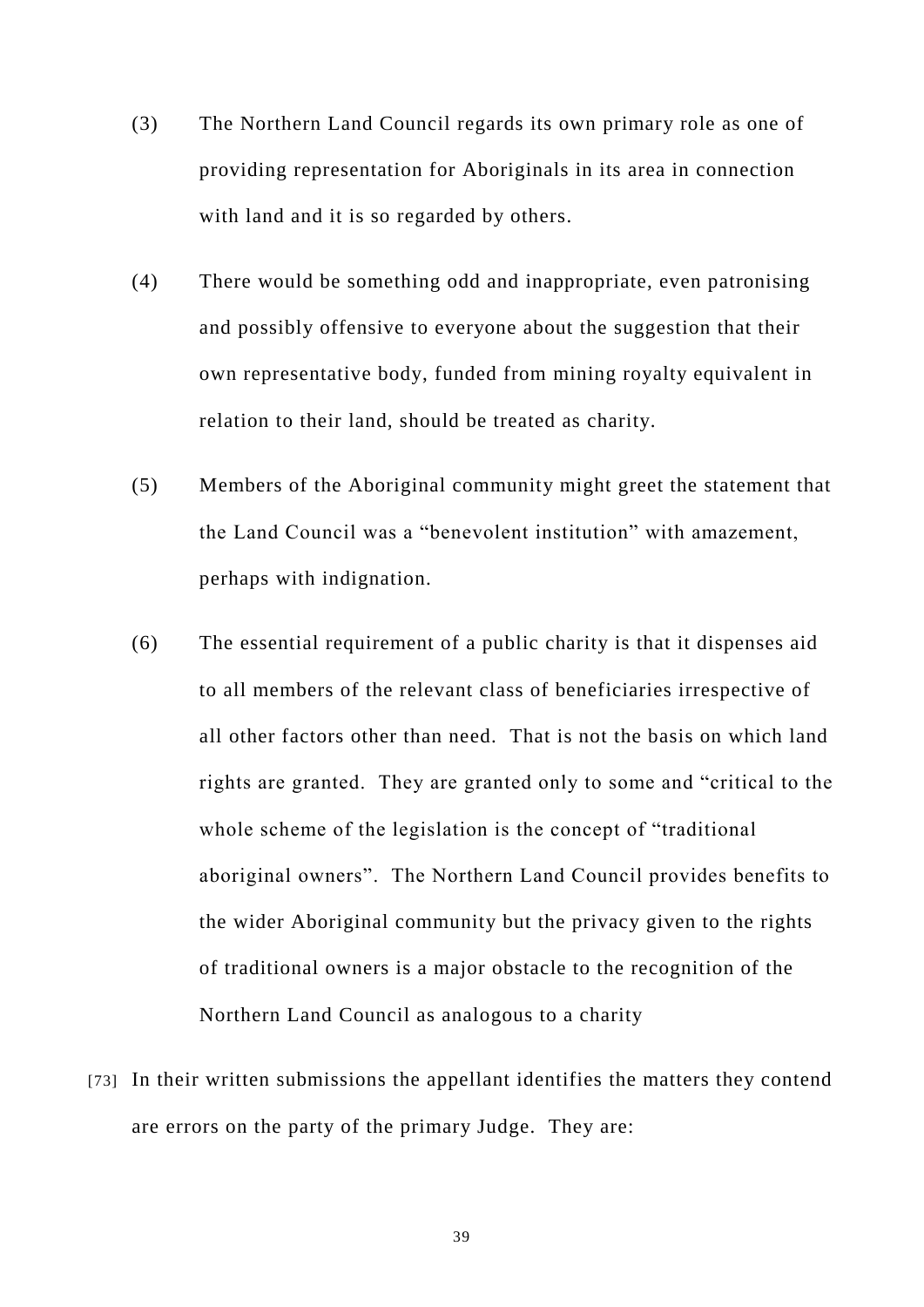- 3.1 There are two principal steps in the reasoning of the primary judge which the Land Council submits led his Honour into error. They are:
	- First, that a useful guide for the construction of the phrase 'public benevolent institution" in s. 9(a) of the Act is the popular notion of a charity.
	- Secondly, that it is necessary for a public benevolent institution to provide relief freely or voluntarily, not apparently in the sense of doing so on a not for profit basis, but in the sense that the body has no obligation to so do and thus chooses freely to provide relief.
- 3.2 Incidental to that process of reasoning was the characterisation by the primary judge of the relief given by the Land Council to disadvantaged people as being a consequence of the performance of statutory functions rather than as the object and activity of the Land Council. As part of that characterisation, the primary judge spoke of the restoration and management of Aboriginal land not being done according to needs of those who benefit from that function, but without considering whether those who do benefit from that function are in need.
- [74] In *ACOSS v Commissioner of Pay-roll Tax* (1985) 1 NSWLR 567 at 575,

Priestley JA held that a public benevolent institution is:

… an institution which in a public way conducts itself benevolently towards those who are recognizably in need of benevolence …

[75] I agree with the submission made by counsel for the appellant that the restoration and management of traditional Aboriginal land for the benefit of Aboriginal people addresses the disadvantaged position of Aboriginal people arising from dispossession and homelessness (*Gerhardy v Brown* (1985) 159 CLR 70 at 134). The restoration of land, and with it the promotion of cultural and spiritual integrity, have been recognised as benevolent purposes (*Toomelah Co-op v Moree Plains Shire Council* (1996) 90 LGERA 48 at 59).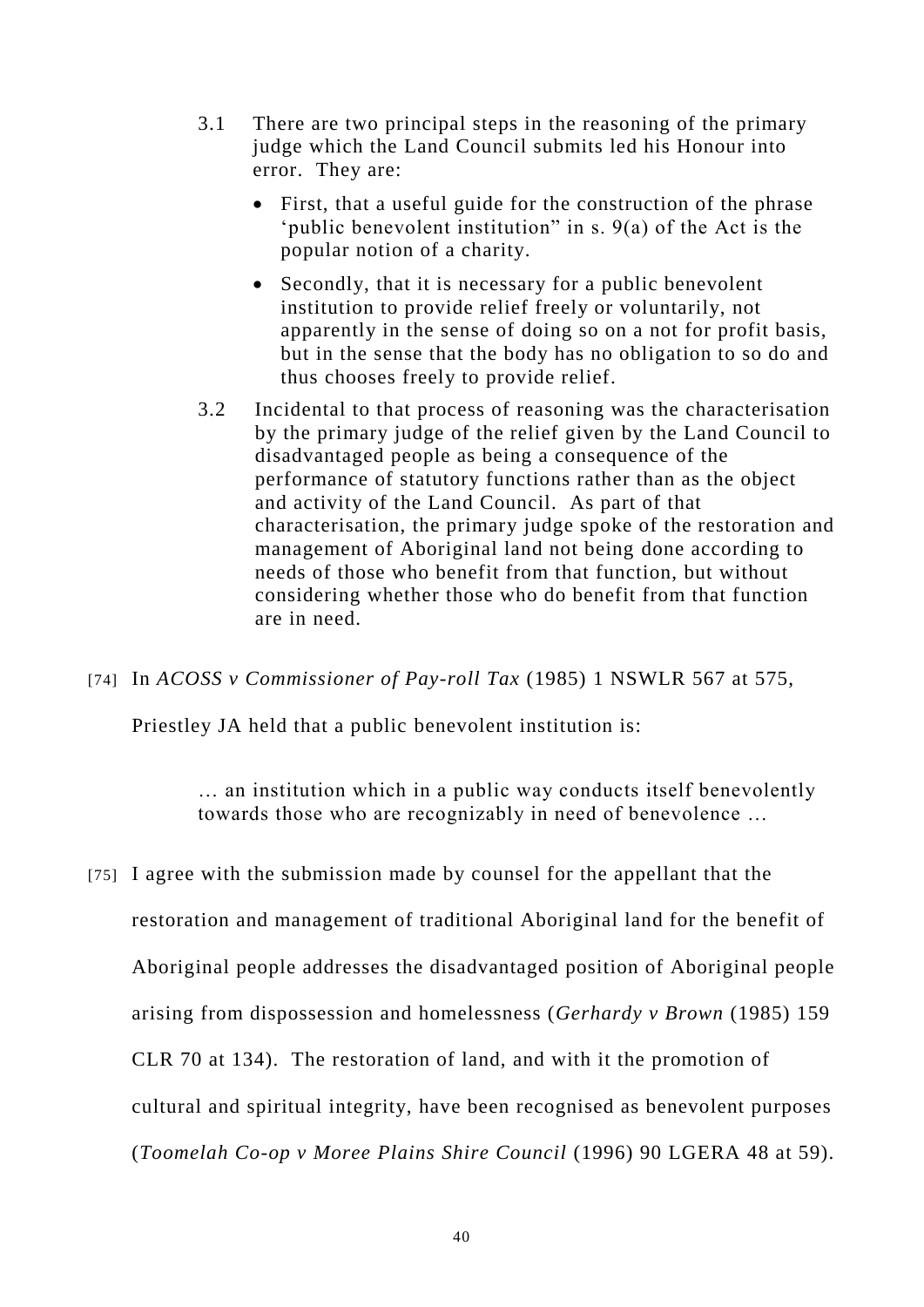# [76] In *Commissioner of Pay-roll Tax v Cairnmillar Institute* [1992] 2 VR 706

#### at 714:

It is common knowledge that the contemporary welfare state creates or exists in its own web of social distress with some of which the State itself does not effectively deal. It is unsurprising that the State should acknowledge a debt, by way of relief from taxation, to nongovernment organisations that are dedicated to the assistance of those caught in the web whom it does not help and who cannot help themselves. …

- [77] There is no authority to the effect that a body that performs statutory functions, independent of government is not a public benevolent institution. The question that is determinative of it being a public benevolent institution is whether the Northern Land Council performs functions designed to provide relief to a disadvantaged and appreciable section of the community.
- [78] The primary Judge found that the functions of the Northern Land Council benefited Aboriginal people generally in the area for which the Land Council is responsible and that Aboriginal people as a whole were in a disadvantaged position. This finding combined with the fact that traditional Aboriginal owners are a disadvantaged and appreciable section of the community is sufficient to find that the Northern Land Council is a public benevolent institution.
- [79] The respondent submits that the appellant has stated the issue too narrowly. On the respondent's submission the issue is whether the appellant is a public benevolent institution in the light of a range of matters which include but are not limited to its functions and activities. The respondent maintains this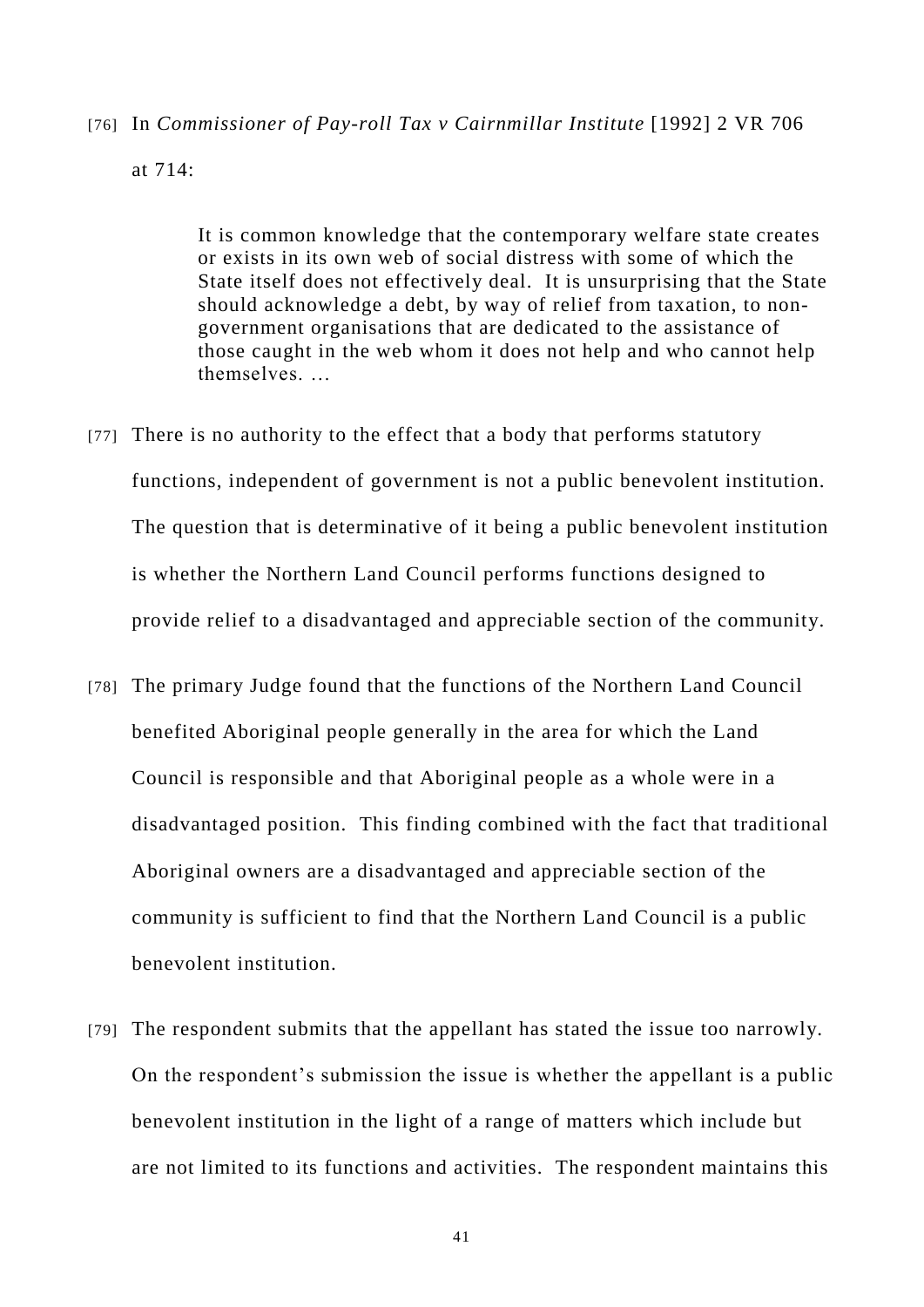requires a holistic approach in which consideration must be given not only to what the organisation does but also to such matters as its designation as a Land Council its intended role as part of the machinery for correcting past injustices and conferring land rights on Aboriginal people, the manner in which its officers are appointed and the means by which it is funded.

- [80] The respondent accepts that traditional Aboriginal owners were shown on the evidence before the trial Judge to be disadvantaged. However, the respondent argues that this is not the point. On the respondent's case the point is that the primacy accorded to traditional owners is inconsistent with the dispensing of benefits "according to need" which is an essential element necessary for the characterisation of a body as a public benevolent institution.
- [81] The respondent recognises that Aboriginal people in this community are members of a class who, generally speaking, suffer from significant disadvantages and are in need of assistance. It also recognises that the functions and activities of the appellant are beneficial to Aboriginal people. However, the respondent maintains this does not automatically mean the appellant is a public benevolent institution, it is necessary to look at its "predominant and characteristic purpose and activity" (*Royal Australian College of Surgeons v Federal Commissioner of Taxation* (1943) 68 CLR 436, Rich J at 447:

… The inclusion of an institution in the exemption clause depends upon the intrinsic character of the object which it promotes and not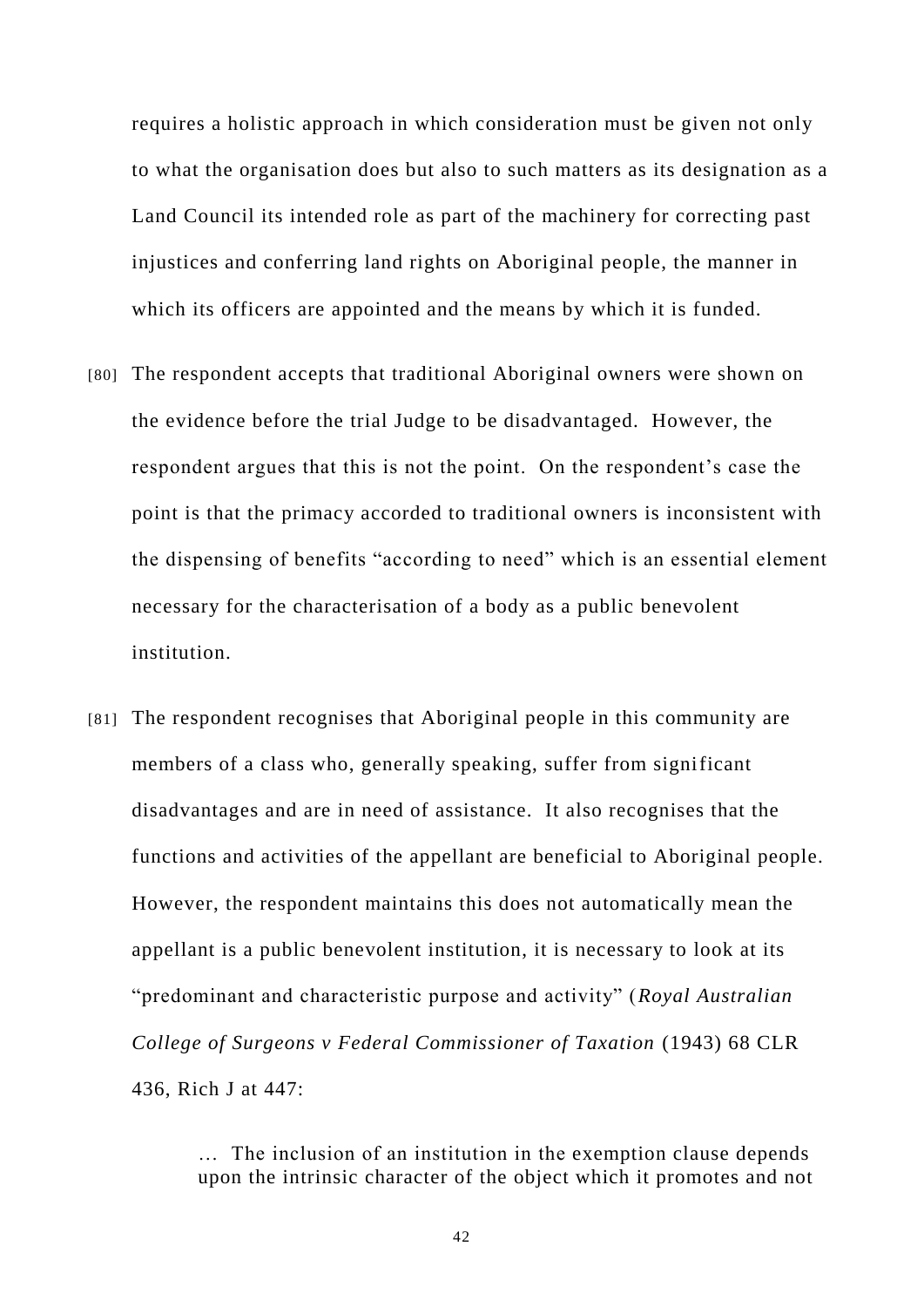upon the scope of the benefits which may result from its transactions. …

- [82] The respondent then carried out an analysis of the functions of the Northern Land Council and submitted that its primary purpose was to provide a convenient administrative structure for traditional owners to acquire and hold Aboriginal land and for others to negotiate to retain or acquire interests (including mining interests) in such land, for the management of Aboriginal land and for the distribution of revenues from Aboriginal land.
- [83] The core of the respondent's argument is that these functions are of great benefit to the Aboriginal traditional owners and other Aboriginals but the essential purpose of the appellant is not to relieve poverty, sickness, destitution, helplessness or distress or to provide relief designed to overcome or reduce disadvantage.
- [84] I do not accept this submission. Aboriginal persons are disadvantaged by being dispossessed of their land which has placed them in a position of destitution, helplessness and distress. It is not merely a system whereby the wrongs of the past are remedied. The respondent acknowledges that a predominant purpose of the appellant is to do justice by returning land to Aboriginals who have been dispossessed. Without the assistance provided by the Northern Land Council, Aboriginal traditional owners and other Aboriginal persons would have very little, if any, chance of establishing their rights. The fact that the functions of the Northern Land Council may also be beneficial to non-Aboriginal people who wish to secure continuance